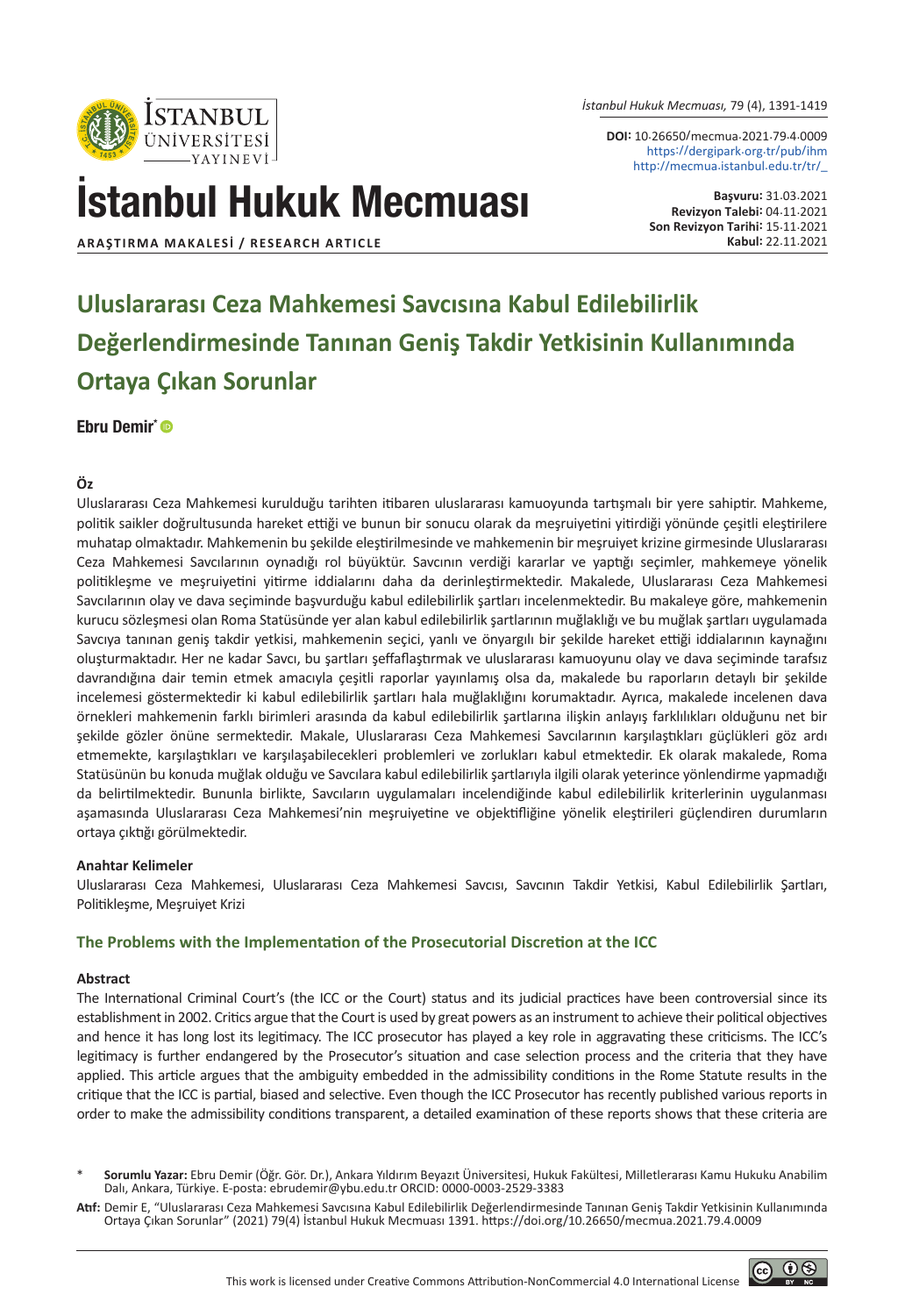still far from being transparent. The cases analysed in this article manifest that there are different and contrasting understandings of the admissibility conditions even within the ICC itself. This article acknowledges the difficulties that the ICC Prosecutor faces. In order not to overwhelm the ICC with numerous applications, the Prosecutor has to reject some of them. Having admitted that, this article shows that the Prosecutor's practices regarding the admissibility conditions aggravate the criticisms against the ICC's legitimacy and objectivity. The examples in this article illustrate that the admissibility conditions were interpreted in a way which contrasts with the Rome Statute itself.

#### **Keywords**

International Criminal Court, International Criminal Court Prosecutor, Prosecutorial Discretion, Admissibility Conditions, Politicisation, Legitimacy Crisis

#### *Extended Summary*

The Rome Statute, the International Criminal Court's (the ICC or the Court) founding treaty, requires a state to be unwilling or unable (Article 17) to prosecute international crimes for a case to be admissible before the ICC. In addition to unwillingness and inability, a case should also satisfy the gravity threshold set in Articles 17 and 53 of the Rome Statute. Both unwillingness and inability tests and the gravity threshold are ambiguously regulated in the Rome Statute. The ICC Prosecutor has the authority to evaluate a state's criminal justice system in order to determine whether it is sufficient to prosecute international crimes and also to make a decision on whether international crimes committed in some part of the world are grave enough to be prosecuted by the Court. It can therefore be said that the ambiguity embedded in the Rome Statute grants wide discretion to the Prosecutor in interpreting and implementing the admissibility conditions.

This article examines the ways in which the admissibility conditions are used by the Prosecutor during the processes of situation and case selection. The article is divided into two main bodies: in the first part, unwillingness and inability and in the second part the gravity threshold are examined. An examination of the former criteria shows that the Prosecutor accepted the self-referral of a willing and able state in contradiction to both the Article 17 and the complementarity principle in the Rome Statute. In addition, the Prosecutor, in various cases, investigated only the crimes committed by the rebel forces and neglected the crimes perpetrated by the regime forces. As a result of such practices, state parties started to cooperate with the ICC with the purpose of defeating the rebel forces in their territories. Thus, the ICC has become an instrument which states could use for their domestic political gains. In the first section, it is also argued that the Prosecutor's selection of cases mostly from one particular region (Africa) diminishes the objectivity of the Prosecutor. The Prosecutor fails to explain and legitimize the processes of situation and case selection.

In the second part, the definition and the scope of the gravity threshold are scrutinised. Whereas the Rome Statute refers to the gravity in different articles (Articles 17 and 53) as an admissibility condition, there is not enough explanation in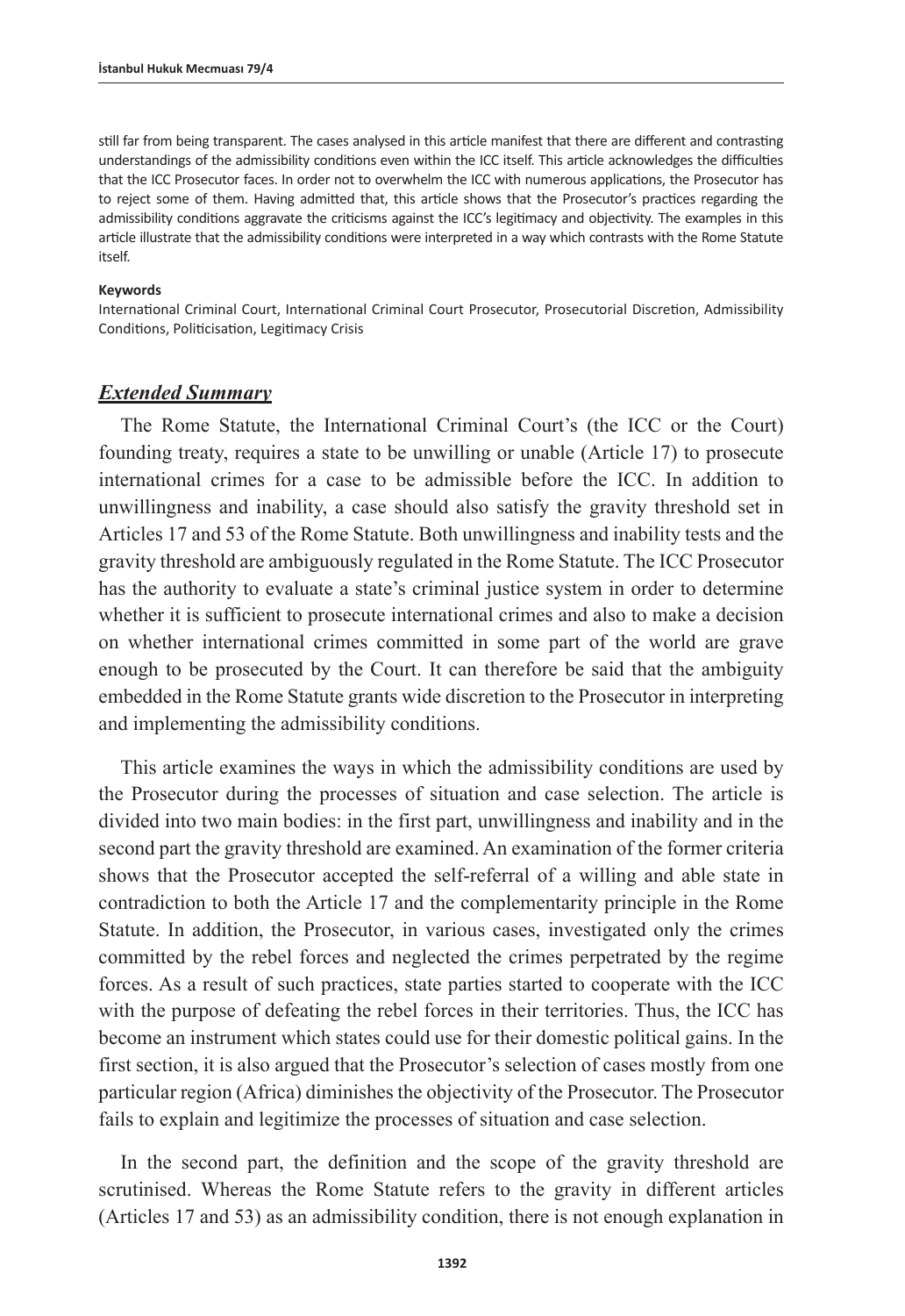relation to the meaning of the term. This article argues that the ambiguity in the Rome Statute grants wide discretion to the ICC Prosecutor in interpreting and implementing this criterion. With examples, the article shows that the Prosecutor's interpretation of the gravity threshold is problematic and strengthens the criticisms against the ICC's legitimacy. The article brings forward reports published by the ICC Office of the Prosecutor with the aim of clarifying the criteria used in defining gravity. Whilst these efforts of the Prosecutor are appreciated, it is difficult to say that the reports have concretised the concept. In this section, the cases of Lubanga and Ntaganda are examined. These cases are of importance since they are specifically related to the gravity issue. An examination of these cases shows that there are different and even contrasting understandings in relation to the meaning and the scope of the concept of gravity even within the ICC's bodies.

This article acknowledges the difficulties that the ICC Prosecutor faces. In order not to overwhelm the ICC with numerous applications, the Prosecutor has to reject some of them. During the elimination process, the Rome Statute might also remain unhelpful because of the ambiguity embedded in its wording and the Prosecutor might be given the whole authority and responsibility in the processes of situation and case selection. Having admitted that, this article shows that the Prosecutor's practices regarding the admissibility conditions aggravate the criticisms against the ICC's legitimacy and objectivity. The examples in this article illustrate that the admissibility conditions were interpreted in a way which contrasts with the Rome Statute itself. In order to prove the Court's objectivity and to strengthen its legitimacy, the Prosecutor has to use the discretion granted by the Rome Statute in a more transparent, consistent and impartial way.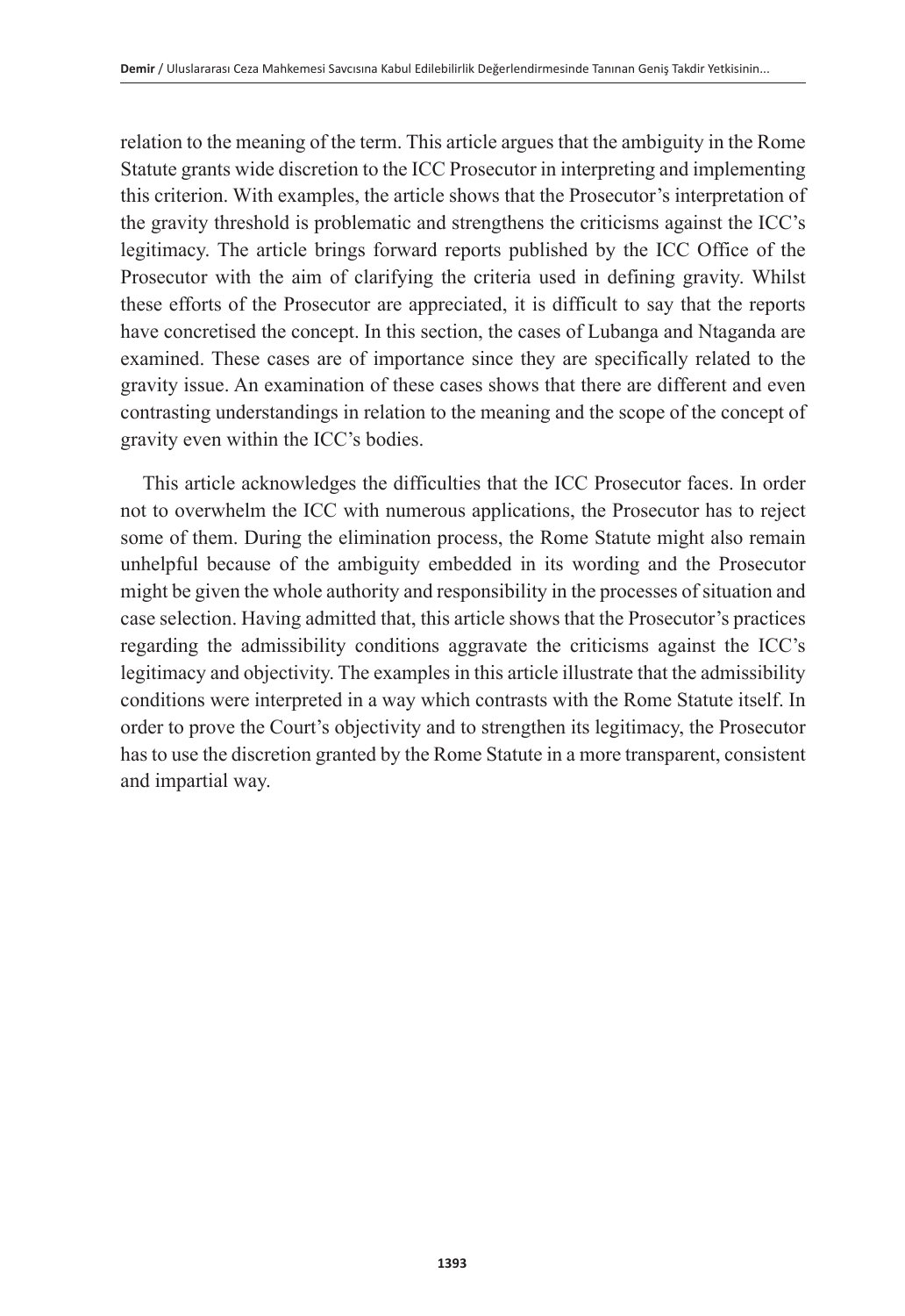#### **I. Giriş**

Uluslararası Ceza Mahkemesi Eski Savcısı Fatou Bensouda, 9 Aralık 2020 tarihinde İngiliz askerlerinin Irak işgali sırasında işlemiş olduğu iddia edilen suçlara karşı yürüttüğü incelemeyi (preliminary examination) sona erdirme kararı aldı. Savcı yayınladığı raporda, Nisan 2003 – Eylül 2003 tarihleri arasında İngiliz askerlerinin Irak'ta gerçekleştirdiği ölümlerin, Roma Statüsünün 8(2)(a)(i) ve 8(2)(c)(i) maddeleri kapsamında savaş suçu olarak değerlendirilmesi için makul bir temel olduğunu ortaya koydu.1 Savcı kendisine ulaştırılan bilgilerin ışığında en az 1071 Iraklı tutuklunun işkence veya insanlık dışı muameleye maruz kaldığına, 319 kişinin öldürüldüğüne ve 21 tutukluya da tecavüz edildiğine yönelik iddialar bulunduğunu raporunda belirtmektedir.2 Bununla birlikte, Savcı, 2010 yılında İngiltere'nin kurmuş olduğu Irak Tarihi İddialar Ekibi'nin (Iraq Historic Allegations Team) - her ne kadar etkili bir şekilde çalışıp çalışmadığı tartışmaya açık olsa da<sup>3</sup> - kabul edilebilirlik için gerekli olan isteksizlik şartını ortadan kaldırdığını öne sürmektedir.<sup>4</sup> Irak Tarihi İddialar Ekibi'nin etkili bir kurum olmadığı ve failleri uluslararası mahkemeler önünde yargılanmaktan korumak amacıyla hareket ettiği iddialarının Savcıya iletilmesine rağmen, Savcı bu korumanın bireysel düzeyde var olmasının sistemsel ve geniş çapta bir koruma olarak değerlendirilemeyeceğini iddia etmiştir.<sup>5</sup> Sonuç olarak, kurumun İngiliz askerlerini yargılamada istekli olduğu kanaatine varmıştır.

Uluslararası Ceza Mahkemesi Savcısının bu kararına yönelik olarak akademisyenler çeşitli eleştirilerde bulunmuşlardır. Andreas Schueller, Birleşik Krallık'ın, askerlerinin yargı önünde hesap vermesini önlemeye yönelik çabalarının bu devletin yakın ve uzak (kolonyal) tarihine bakıldığında görülebileceğini, dolayısıyla sistematik bir korumanın Birleşik Krallık tarafından geleneksel olarak uygulanan bir metot olduğunu öne sürmüştür.<sup>6</sup> Buna ek olarak, Schueller, Uluslararası Ceza Mahkemesi'nin bu gibi koruma kalkanı (shield) kurumları "devletlerin kendi üzerine düşen yükümlülüğü yerine getirmesi" şeklinde yorumlamasının, diğer güçlü devletleri de benzer kurumlar yaratmaya teşvik edeceğini ileri sürmüştür.7 Kevin Jon Heller, kararda Savcının başvurduğu güvenilir kaynakların, Irak Tarihi İddialar Ekibi'nin istekli bir şekilde soruşturma yürüttüğüne inanmayı çok zor bir hale getirdiğini belirtmiştir.<sup>8</sup> Heller, Uluslararası Ceza Mahkemesi'nin kurucu anlaşması

- <sup>3</sup> ibid paragraf 499-500.
- <sup>4</sup> ibid paragraf 500.
- <sup>5</sup> ibid paragraf 486-487.

<sup>6</sup> Andreas Schueller, 'The ICC, British War Crimes in Iraq and a Very British Tradition' (Aralık 2020) <https://opiniojuris. org/2020/12/11/the-icc-british-war-crimes-in-iraq-and-a-very-british-tradition/>. Erişim Tarihi 14 Aralık 2020.

ibid.

<sup>&</sup>lt;sup>1</sup> Uluslararası Ceza Mahkemesi Savcılık Makamı, 'Situation in Iraq/UK: Final Report' (Aralık 2020) <[https://www.icc-cpi.](https://www.icc-cpi.int/itemsDocuments/201209-otp-final-report-iraq-uk-eng.pdf) [int/itemsDocuments/201209-otp-final-report-iraq-uk-eng.pdf](https://www.icc-cpi.int/itemsDocuments/201209-otp-final-report-iraq-uk-eng.pdf) > paragraf 2, Erişim Tarihi 14 Aralık 2020.

<sup>2</sup> ibid paragraf 24.

<sup>8</sup> Kevin Jon Heller, 'The Nine Words That (Wrongly) Doomed the Iraq Investigation' (Aralık 2020) <http://opiniojuris. org/2020/12/10/the-nine-words-that-wrongly-doomed-the-iraq-investigation/>. Erişim Tarihi 14 Aralık 2020.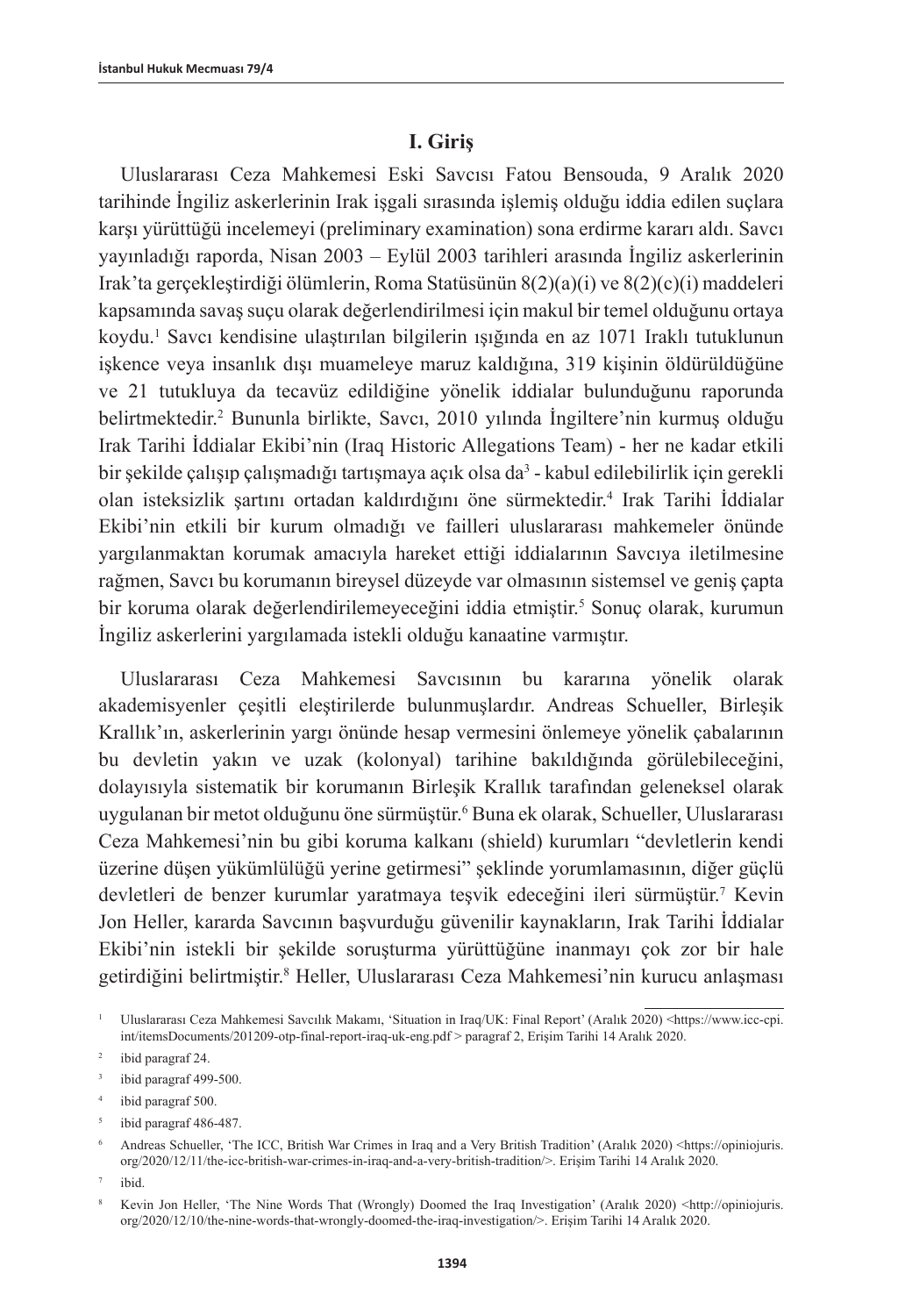olan Roma Statüsüne göre Savcının dava açması için gereken şartları Savcının kendi yürüttüğü soruşturmanın zaten sağladığına işaret etmektedir.9 Karar, Uluslararası Ceza Mahkemesi'ne ve özellikle de Savcının uygulamalarına yönelik problemler içeren ve akademik literatürde tartışmalar yaratacak bir karardır.

Savcının bu ve buna benzer şekilde tartışma yaratan kararları, bu makaleye göre, Roma Statüsünde yer alan kabul edilebilirlik şartlarının muğlaklığı ve bu muğlak şartları uygulamada Savcıya tanınan geniş takdir yetkisi sonucu ortaya çıkmaktadır. Uluslararası Ceza Mahkemesi'nin içinde bulunduğu meşruiyet krizine dair geniş bir literatür olmasına rağmen, Savcının bu meşruiyet krizindeki rolüne dair nispeten daha az araştırma bulunmaktadır. Bu makale, mahkemenin politik bir kurum olarak algılanmasında ve sonuç olarak da meşruiyetinin sarsılmasında, Savcının verdiği kararların ve yaptığı seçimlerin rolünü incelemeyi amaçlamaktadır. Makale, Roma Statüsü tarafından Savcıya tanınan geniş takdir yetkisinin meşruiyet krizlerini derinleştirecek şekilde kullanıldığını savunmaktadır. Uluslararası Ceza Mahkemesi'nin meşruiyetine yönelik tartışmaların güncelliği bu makaleyi zamanlı ve gerekli kılmaktadır.

Makale ilk olarak kabul edilebilirlik şartlarından olan isteklilik ve yeterlilik kriterlerini inceleyecektir. Bu iki kriter, Roma Statüsünde düzenlenmiş olup bir olayın mahkemenin yargı yetkisi kapsamında kabul edilip edilmeyeceğine dair Savcının yapacağı değerlendirmenin temelini oluşturur. Bir sonraki bölümde ise yine Roma Statüsünde düzenlenmiş olan vahamet (gravity) kriteri ele alınacaktır. Vahamet kriteri Roma Statüsünde tamamen muğlak bir şekilde düzenlenmiş olup, mahkemeye yapılabilecek çok sayıdaki başvuru arasından Savcının "vahim olmayanları" elemesine yardımcı olmak amacıyla Statüye konulmuştur. Makalede, sırasıyla bu kabul edilebilirlik şartlarının Savcı tarafından nasıl problemli bir şekilde kullanıldığı gösterilecek, örnek olay ve davalar ile bu argüman desteklenecektir.

## **II. Kabul Edilebilirlik Şartlarının Uluslararası Ceza Mahkemesi Savcısı Tarafından Kullanımında Ortaya Çıkan Problemler: İsteklilik ve Yeterlilik Kriterleri**

Uluslararası Ceza Mahkemesi'ne yönelik eleştiriler mahkemenin seçici, yanlı ve önyargılı bir biçimde soruşturma yürüttüğü ve bu nedenle politik bir kurum haline dönüştüğü şeklindedir. Sri Lanka, Filistin toprakları, Afganistan ve Suriye'deki insan hakları ihlallerine karşı Uluslararası Ceza Mahkemesi'nin yanıtsız kalması, mahkemenin Birleşmiş Milletler Güvenlik Konseyi üyelerinin politik ve stratejik

<sup>9</sup> ibid. Aynı yazarın kararla ilgili bir başka eleştirisi için, bakınız: Kevin Jon Heller, 'Article 18 and the Iraq Declination' (Aralık 2020) <http://opiniojuris.org/2020/12/12/article-18-and-the-iraq-declination/>. Erişim Tarihi 14 Aralık 2020.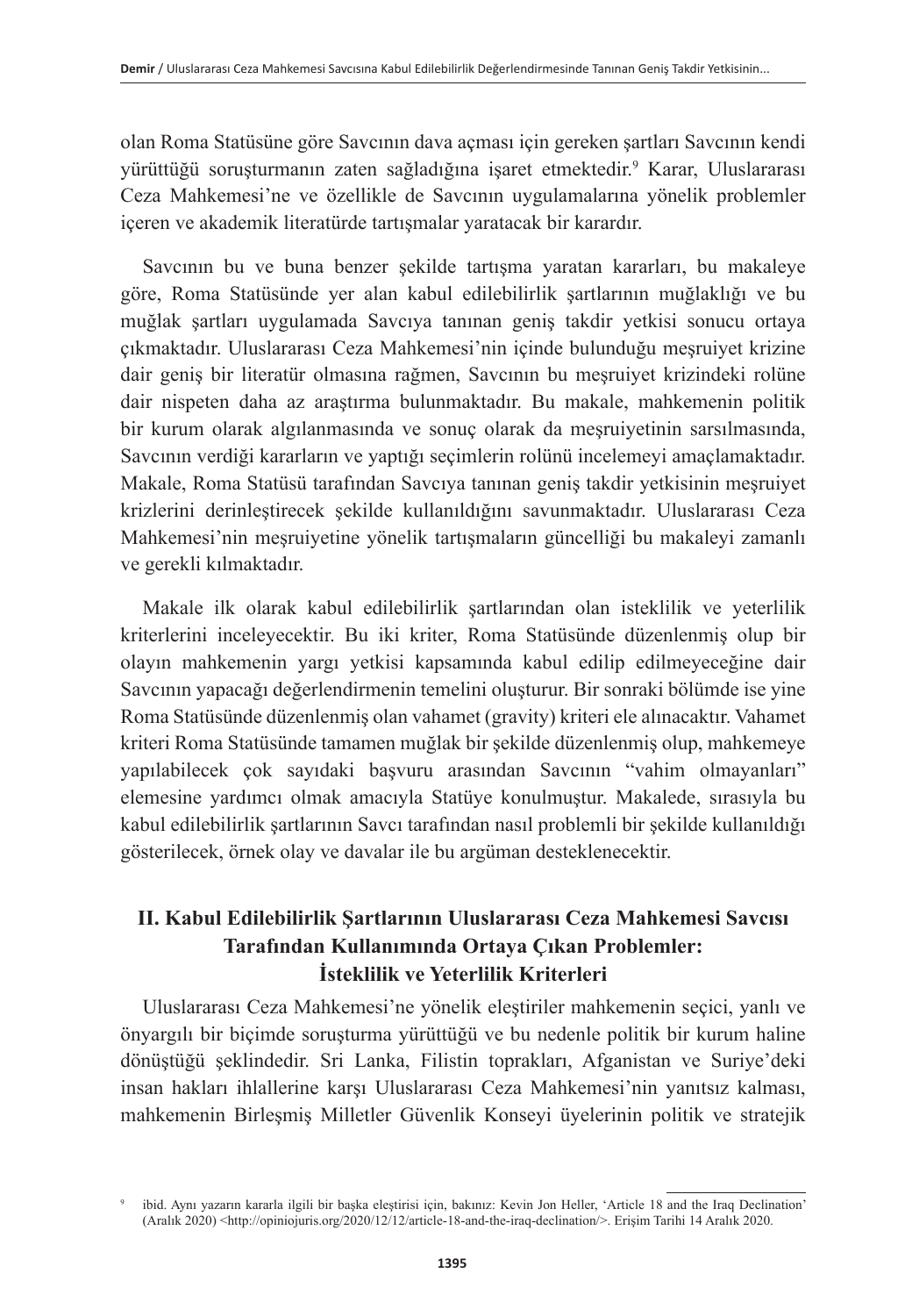çıkarları doğrultusunda hareket ettiğine yönelik eleştirilere yol açmıştır.10 İnsan Hakları İzleme Örgütü, mahkemenin politik amaçlar için kullanılmaması ve bağımsız ve tarafsız bir şekilde yetkisini kullanması gerektiği yönünde uyarılarda bulunmuştur.11 Örgüt, Uganda, Orta Afrika Cumhuriyeti ve Kongo Demokratik Cumhuriyeti örneklerinde, hükümet yetkililerinin işlediği suçların mahkemece dikkate alınmamasının mahkemenin bağımsızlığını sarstığını dile getirmiştir.12 Bununla birlikte, bazı araştırmacılar Uluslararası Ceza Mahkemesi'ne yönelik bu eleştirileri haksız bulmuş ve mahkemenin yanıtsız kaldığı olayların, mahkemenin "başarılı" bir şekilde ele aldığı davaları etkilememesi gerektiğini iddia etmişlerdir.<sup>13</sup> Örneğin, mahkemenin Suriye'deki etkisizliğinin mahkemenin Afrika'da yürüttüğü soruşturma ve kovuşturmalara gölge düşürmemesi gerektiği savunulmuştur. 14

Bazı yazarlar daha da ileri giderek, en ağır suçların çok sayıda faili olacağından, Uluslararası Ceza Mahkemesi'nin seçici olmasının bir gereklilik olduğunu öne sürmüşlerdir.15 Bazı yazarlar ise, Uluslararası Ceza Mahkemesi'nin işleyebilmesi için Savcının taraf devletlerle iş birliğinin zorunlu olduğunun altını çizmişlerdir.16 Taraf devletlerle iş birliği olmadığında, Savcının davayı yürütmekte güçlüklerle karşı karşıya kalacağı ve görevini yerine getirmesini engelleyen manilerin ortaya çıkacağı öne sürülmüştür.17 Dolaylı olarak Uluslararası Ceza Mahkemesi'ne taraf olmayan veya taraf olduğu halde iş birliği yapmayan devletlere karşı soruşturma ve kovuşturma yürütülmemesinin, mahkemenin seçici, yanlı ve önyargılı olduğu şeklinde yorumlanmaması gerektiği iddia edilmiştir. Bu açıklama iki açıdan problemlidir. Öncelikle, Uluslararası Ceza Mahkemesi'nin kendisiyle iş birliği yapan taraf devletlere karşı açmış olduğu davalarda da taraflı ve yanlı hareket ettiği görülmektedir (Uganda ve Kongo Demokratik Cumhuriyeti örneklerinde olduğu gibi). Dolayısıyla, iş birliği olduğunda dahi mahkemenin sorunsuz, tarafsız ve bağımsız çalışabildiği iddia edilememektedir. İkinci olarak ise, mahkemenin soruşturma yürütmeme ya da yürüttüğü soruşturmayı sonlandırma kararı aldığı için eleştirildiği davalarda (örneğin İngiltere-Irak olayında), taraf devletin iş birliğinin olmadığı iddia edilememektedir. Bu sebeple, Savcının soruşturma yürütmemeyi tercih ettiği tüm durumlarda, iş birliği eksikliğinin neden olarak gösterilmesi doğru değildir.

<sup>&</sup>lt;sup>10</sup> Alana Tiemessen, 'The International Criminal Court and the Politics of Prosecutions' (2014) 18 The International Journal of Human Rights 444, 449.

<sup>11</sup> Human Rights Watch, 'ICC: New Prosecutor Takes Reins' (13 June 2012) <https://www.hrw.org/news/2012/06/13/icc-newprosecutor-takes-reins>. Erişim Tarihi 14 Aralık 2020.

 $12$  ibid.

<sup>&</sup>lt;sup>13</sup> Destaw A Yigzaw, 'The International Criminal Court: Biased Against Africa or Weak Towards the Powerful?' (2017) 43 North Carolina Journal of International Law 204, 235.

<sup>14</sup> ibid 236.

<sup>&</sup>lt;sup>15</sup> Hitomi Takemura, 'Big Fish and Small Fish Debate–An Examination of the Prosecutorial Discretion' (2007) 7 International Criminal Law Review 677, 683.

<sup>16</sup> Cale Davis, 'Political Considerations in Prosecutorial Discretion at the International Criminal Court' (2015) 15 International Criminal Law Review 170.

<sup>17</sup> ibid 173.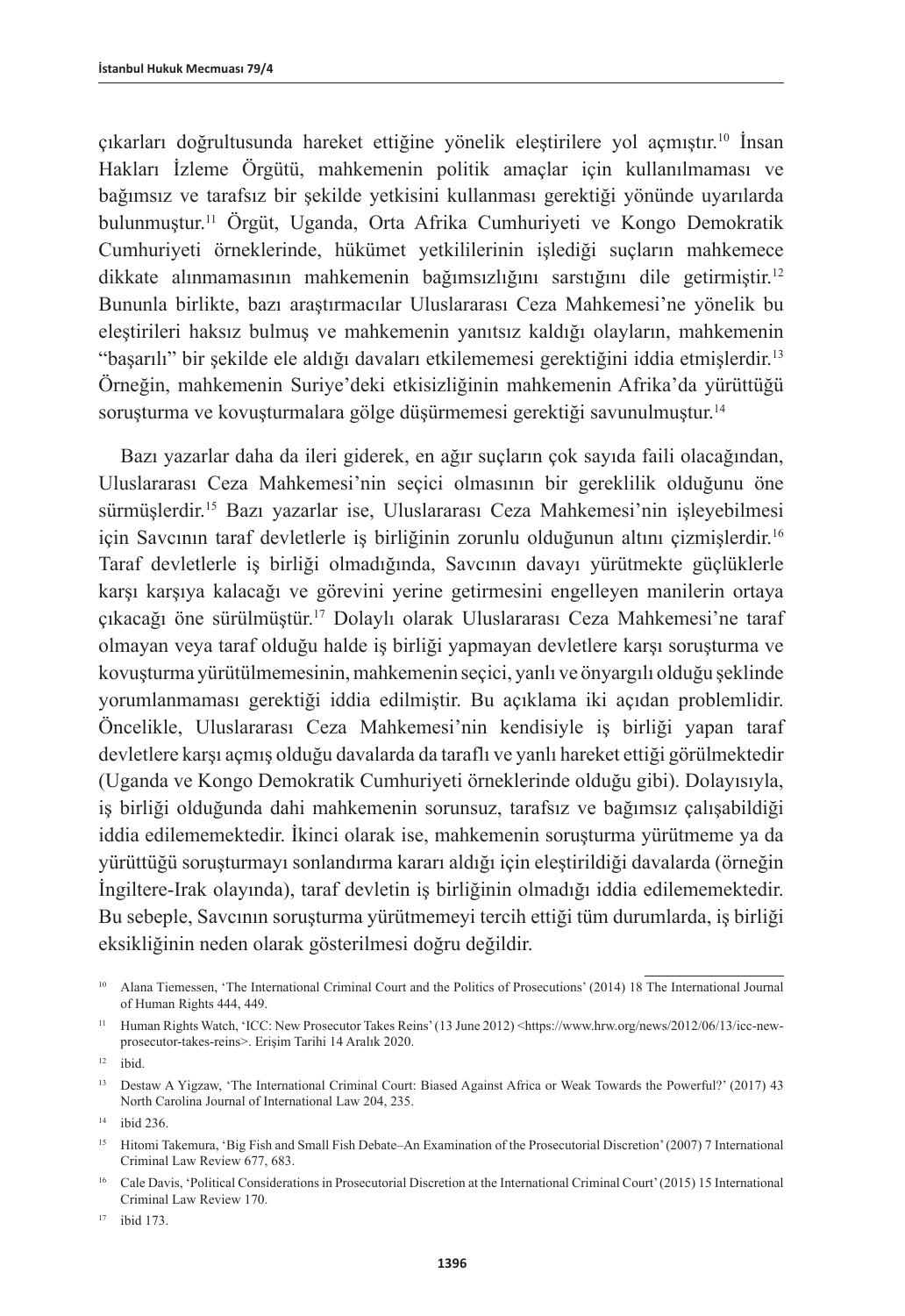Mahkemenin taraflı bir kurum olarak düşünülmesinde hangi faktörlerin etkili olduğu sorulması gereken önemli bir sorudur.18 Mahkemenin taraflı olduğuna yönelik eleştirilerin temelinde seçilen olayların yanı sıra seçilmeyen, yanıtsız ve kayıtsız kalınan olaylar da yatmaktadır. Bu bağlamda mahkemeye yöneltilen eleştirilerden biri de mahkemenin yanlı yahut seçici adalet (selective justice) sağlayan bir kuruma dönüşmesidir. Afrika Birliği Komisyonu Başkanı Jean Ping'in bu mevzu hakkındaki görüşleri Afrika Birliği'nin tutumunu özetler niteliktedir:

"Uluslararası hukuk, güçlü devletlerin zayıf devletleri dövdükleri büyük bir sopa olmamalıdır. Seçici adalete karşıyız. Eğer adil olunacaksa, [örneğin] Gürcistan Cumhurbaşkanı da adaletle yüzleşmelidir."19

Dava seçimindeki yanlılık iddiaları, Uluslararası Ceza Mahkemesi Savcısının seçtiği davalara ek olarak seçmediği olaylar üzerinden de güç kazanmaktadır. İngiliz askerlerinin Irak'ta sebep oldukları iddia edilen ölümler hakkında mahkemede soruşturma açılmaması uluslararası kamuoyunda rahatsızlık meydana getirmiş ve Uluslararası Ceza Mahkemesi Savcısına verilen geniş inisiyatifin politik saikler doğrultusunda kullanıldığına dair kanı yaratmıştır.<sup>20</sup> Bunun sonucunda ise mahkemenin, hem seçilen davalardaki "faillerin" hem de seçilmeyen "olaylardaki" mağdurların önemsenmediği bir platforma dönüştüğü öne sürülmüştür. 21

William A. Schabas, Uluslararası Ceza Mahkemesi'nin muhatap olduğu eleştirilerin mahkemenin *sui generis* niteliğinden kaynaklandığını düşünmektedir.<sup>22</sup> İlk kurulan uluslararası ceza mahkemelerinden olan ve İkinci Dünya Savaşı sonrası Nazi liderlerini yargılamak için 1945'te kurulan Nürnberg Uluslararası Askeri Ceza Mahkemesi'nde Sovyetler Birliği, Amerika Birleşik Devletleri, Fransa ve Birleşik Krallık vatandaşı dört savcı görev yapmaktaydı. Schabas'ın belirttiği üzere, bu savcılar bağımsız olarak değil, kendi hükümetlerinin temsilcileri olarak görevlerini yürütmekteydiler.23 Yapılan bir çalışma, Nürnberg Uluslararası Askeri Ceza Mahkemesi'ndeki savcıların, istihbarat ajanları arasından seçildiğini ve göreve gelen savcıların kendi temsil ettikleri devletlerin istihbarat servisleriyle olan yakın ilişkisini gözler önüne sermektedir.24

<sup>&</sup>lt;sup>18</sup> Geoff Dancy and others, 'What Determines Perceptions of Bias toward the International Criminal Court? Evidence from Kenya' (2020) 64 Journal of Conflict Resolution 1443, 1448.

<sup>19</sup> Ifeonu Eberechi, '"Rounding Up the Usual Suspects": Exclusion, Selectivity, and Impunity in the Enforcement of International Criminal Justice and the African Union's Emerging Resistance' (2011) 4 African Journal of Legal Studies 51, 51. (yazarın çevirisi)

<sup>20</sup> Celestine Nchekwube Ezennia, 'The Modus Operandi of the International Criminal Court System: An Impartial or a Selective Justice Regime?' (2016) 16 International Criminal Law Review 448, 460.

<sup>21</sup> ibid 477.

<sup>22</sup> William A Schabas, 'Prosecutorial Discretion v. Judicial Activism at the International Criminal Court' (2008) 6 Journal of International Criminal Justice 731.

<sup>23</sup> ibid 732.

<sup>24</sup> Michael Salter, *Nazi War Crimes, US Intelligence and Selective Prosecution at Nuremberg: Controversies Regarding the Role of the Office of Strategic Services* (1st edn, Routledge-Cavendish 2007).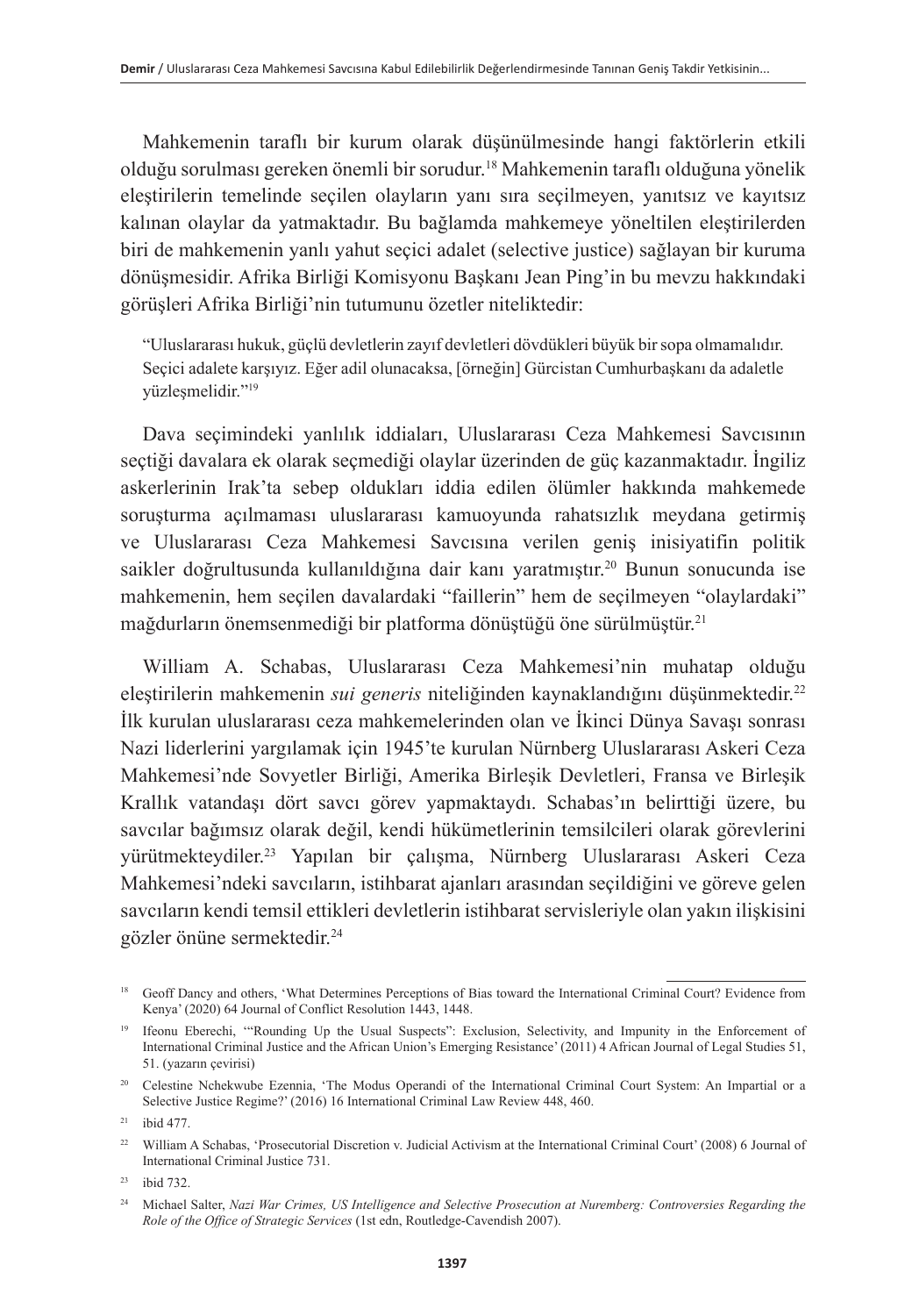Birleşmiş Milletler Güvenlik Konseyi, *ad hoc* mahkemelerin kuruluşu aşamasında, dava seçimini gerekçelendirme yükümlülüğü altında olmamakla beraber bu durum *ad hoc* mahkeme savcıları için de gerekli değildi.25 *Ad hoc* mahkemeler zaten spesifik bir bölge ya da ülkede işlenen uluslararası suçları kovuşturmak amacıyla kurulduklarından, dava seçimi yapmaları söz konusu değildir. Dolayısıyla 1990'larda kurulan *ad hoc* uluslararası ceza mahkemeleri (Eski Yugoslavya Uluslararası Ceza Mahkemesi ve Ruanda Uluslararası Ceza Mahkemesi) Savcıları da dava seçme gibi bir yükümlülükle karşı karşıya kalmadılar.26 Kendisine yönlendirilen "olaylar" arasından seçim yapma görevi uluslararası ceza hukukunda ilk kez Uluslararası Ceza Mahkemesi Savcısının elinde bulundurduğu bir yetkidir.

Mahkemenin kurulma aşamasında, mahkemenin yargı yetkisinin hangi merciler tarafından etkin hale getirilebileceği (trigger mechanisms) en çok tartışılan konulardan biri olmuştur.27 Sonuç olarak, her ne kadar Roma Statüsünde mahkemenin yargı yetkisinin kullanılmasında Savcı dışında hem taraf devletlerin (Madde 13(a)) hem de Birleşmiş Milletler Güvenlik Konseyi'nin yetkileri bulunsa da (Madde 13(b)), bu durum Savcının yetki alanını daraltan bir durum değildir. John Dugard'in belirttiği üzere, Roma Statüsüne taraf devletlerin veya Güvenlik Konseyi'nin başvuru yapmaları halinde, Savcı dava açmakla yükümlendirilmemektedir.<sup>28</sup> Savcı, taraf devletlerin veya Güvenlik Konseyi'nin kendisine başvurması durumunda da nihai söz sahibi konumundadır. Dolayısıyla, Dugard'in da ortaya koyduğu üzere, taraf devletlerin veya Güvenlik Konseyi'nin başvuruları Savcının kendi tarafından (*proprio motu*) açılan davalardan, bu açıdan bakıldığında, hiçbir fark taşımamaktadır.<sup>29</sup> Davayı açıp açmama yetkisi son kertede yine Uluslararası Ceza Mahkemesi Savcısındadır. Güvenlik Konseyi'nin bir olayı Uluslararası Ceza Mahkemesi'ne göndermesi (Madde 13(b)), bu olayın mahkeme tarafından nasıl değerlendirileceğini belirleyemez.30

Bu makaleye göre, mahkemeye yöneltilen taraflı bir şekilde dava seçtiği eleştirilerinin temelinde Uluslararası Ceza Mahkemesi Savcısının olay ve dava seçiminde başvurduğu kriterlerdeki muğlaklık yatmaktadır. Roma Statüsüne göre kabul edilebilirlik şartları (admissibility conditions) Madde 17'de düzenlenmiştir.31

<sup>29</sup> ibid.

<sup>&</sup>lt;sup>25</sup> William A Schabas, 'Victor's Justice: Selecting "Situations" at the International Criminal Court' (2010) 43 The John Marshall Law Review 535, 543.

<sup>26</sup> ibid 543–544. *Ad hoc* mahkemeler ile daimi Uluslararası Ceza Mahkemesi üzerine karşılaştırmalı bir analiz için, bakınız: Ezeli Azarkan, 'Uluslararası Ceza Mahkemesi ile Eski Yugoslavya Uluslararası Ceza Mahkemesinin Karşılaştırmalı Analizi' (2004) 24 Milletlerarası Hukuk ve Milletlerarası Özel Hukuk Bülteni 211.

<sup>27</sup> Yusuf Aksar, 'Uluslararası Ceza Mahkemesi ve Amerika Birleşik Devletleri (ABD)' (2003) 52 Ankara Üniversitesi Hukuk Fakültesi Dergisi 125, 130.

<sup>&</sup>lt;sup>28</sup> John Dugard, 'Palestine and the International Criminal Court: Institutional Failure or Bias?' (2013) 11 Journal of International Criminal Justice 563, 563.

<sup>30</sup> Elif Uzun, 'Milletlerarası Ceza Mahkemesi Düşüncesinin Tarihsel Gelişimi ve Roma Statüsü' (2003) 2 Sosyal Bilimler Dergisi 25, 39.

<sup>&</sup>lt;sup>31</sup> Uluslararası Ceza Mahkemesi Roma Statüsü (1998) <http://sorular.rightsagenda.org/Uploads/UCM%20MEV/Roma%20 Statüsü.pdf>. Madde 17, Erişim Tarihi 14 Aralık 2020.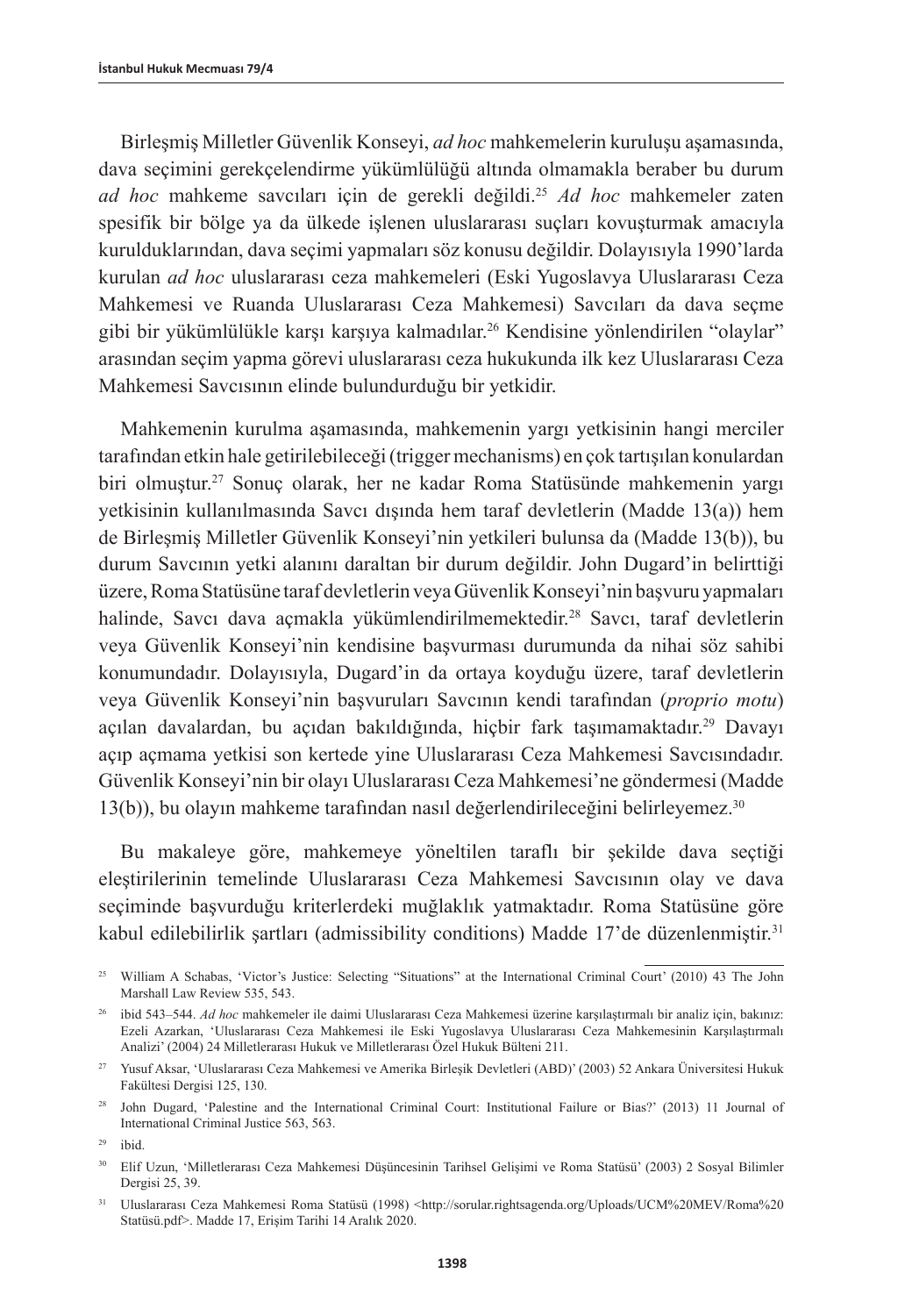Madde 17'deki koşulların muğlaklığına ve neden oldukları politikleşme eleştirilerine dikkatle eğilmek gerekir. Taraf devletin dava açmakta isteksiz olması veya davayı açmaya yeterli donanımının ve imkanının olmaması kriterleri hem mahkemeyi hem de Savcıyı politik kararlar vermekle karşı karşıya bırakmaktadır.32 Eski Yugoslavya Uluslararası Ceza Mahkemesi eski Savcısı Lousie Arbour'un belirttiği üzere, mahkemeye davaların kabul edilebilirlik şartları, bir başka devletin ulusal hukuk sistemini yargılamayı zorunlu kılmaktadır.<sup>33</sup> Bir taraf devletin hukuk sisteminin, uluslararası bir suçu yargılamaya yetecek kapasitede olup olmadığının araştırılması tamamen hukuki bir değerlendirme teşkil etmez. Benzer şekilde, bir taraf devletin uluslararası suçları kovuştururken bu suçların yeterli vahamete erişmediğini tespiti, Uluslararası Ceza Mahkemesi Savcısı tarafından isteksizlik olarak anlaşılabilir. Başka bir ifadeyle, taraf devletler kendi sınırları dahilindeki olayların uluslararası suç niteliğinde olmadığını ulusal mahkemelerinde tespit ettiklerinde, bu, Savcı nezdinde, Madde 17(1)'deki isteksizlik kriterine karşılık gelebilmekte ve bu yönde değerlendirilebilmektedir.

İsteksizlik ve yetersizlik kriterlerinin Savcı tarafından pratikteki uygulaması mahkemenin politikleşme eleştirilerini güçlendirmektedir. Uluslararası Ceza Mahkemesi Savcısı, davaların ve soruşturmaların çoğunu Afrika devletlerinin oluşturmasını gerekçelendirmekte ve meşrulaştırmakta zorluklar yaşamaktadır. Uluslararası Ceza Mahkemesi'nin kurucu sözleşmesi olan Roma Statüsüne taraf 123 devletin 33'ünü Afrika devletleri oluşturmaktadır. Bu, üye devletlerin yaklaşık yüzde 25'inin Afrika devletleri olduğunu gösterir. Bununla birlikte, Kasım 2020 itibariyle Uluslararası Ceza Mahkemesi'ndeki 13 soruşturmanın 10'u Afrika devletlerine karşı yürütülmektedir.34 Bu, şu anki soruşturmaların yaklaşık yüzde 75'inin Afrika devletlerine karşı yürütüldüğünü gösterir.<sup>35</sup> Roma Statüsü Madde 17'de yer alan kabul edilebilirlik şartları, davaların büyük çoğunluğunun Afrika devletlerine karşı olmasını açıklamakta yetersiz kalmaktadır.

Mahkemenin çoğunlukla Afrika'daki devletleri soruşturmasını, Afrika devletlerinin altyapı ve teknik imkanlar bakımından bu tür suçları yargılayabilecek yeterlilikte kapasitelerinin olmaması ile açıklayan araştırmacılar bulunmaktadır.36 Bu makale,

<sup>34</sup> Uluslararası Ceza Mahkemesi, 'The Court Today', ICC-PIDS-TCT-01-114/20\_Eng (Kasım 2020) <https://www.icc-cpi.int/ iccdocs/pids/publications/thecourttodayeng.pdf> Erişim Tarihi 14 Aralık 2020.

<sup>35</sup> Kasım 2020 itibariyle Uluslararası Ceza Mahkemesinde 13 soruşturma bulunmaktadır: Uganda, Kongo Demokratik Cumhuriyeti, Orta Afrika Cumhuriyeti, Orta Afrika Cumhuriyeti II, Darfur (Sudan), Kenya, Libya, Fildişi Sahili, Mali, Burundi, Gürcistan, Bangladeş/Myanmar ve Afganistan. Kasım 2020 itibariyle Uluslararası Ceza Mahkemesinde 10 hazırlık incelemesi/soruşturması (preliminary examinations) bulunmaktadır: Bolivya, Kolombiya, Gine, Irak, Nijerya, Filistin, Filipinler, Ukrayna ve Venezuela (I ve II). Bakınız: Uluslararası Ceza Mahkemesi, 'The Court Today', ICC-PIDS-TCT-01-114/20\_Eng (Kasım 2020) <[https://www.icc-cpi.int/](https://www.icc-cpi.int/iccdocs/pids/publications/thecourttodayeng.pdf) [iccdocs/pids/publications/thecourttodayeng.pdf](https://www.icc-cpi.int/iccdocs/pids/publications/thecourttodayeng.pdf)>. Erişim Tarihi 14 Aralık 2020.

<sup>36</sup> Yigzaw (n 13) 235–236.

<sup>&</sup>lt;sup>32</sup> Allison Marston Danner, 'Enhancing the Legitimacy and Accountability of Prosecutorial Discretion at the International Criminal Court' (2003) 97 American Journal of International Law 510, 517.

<sup>33</sup> ibid.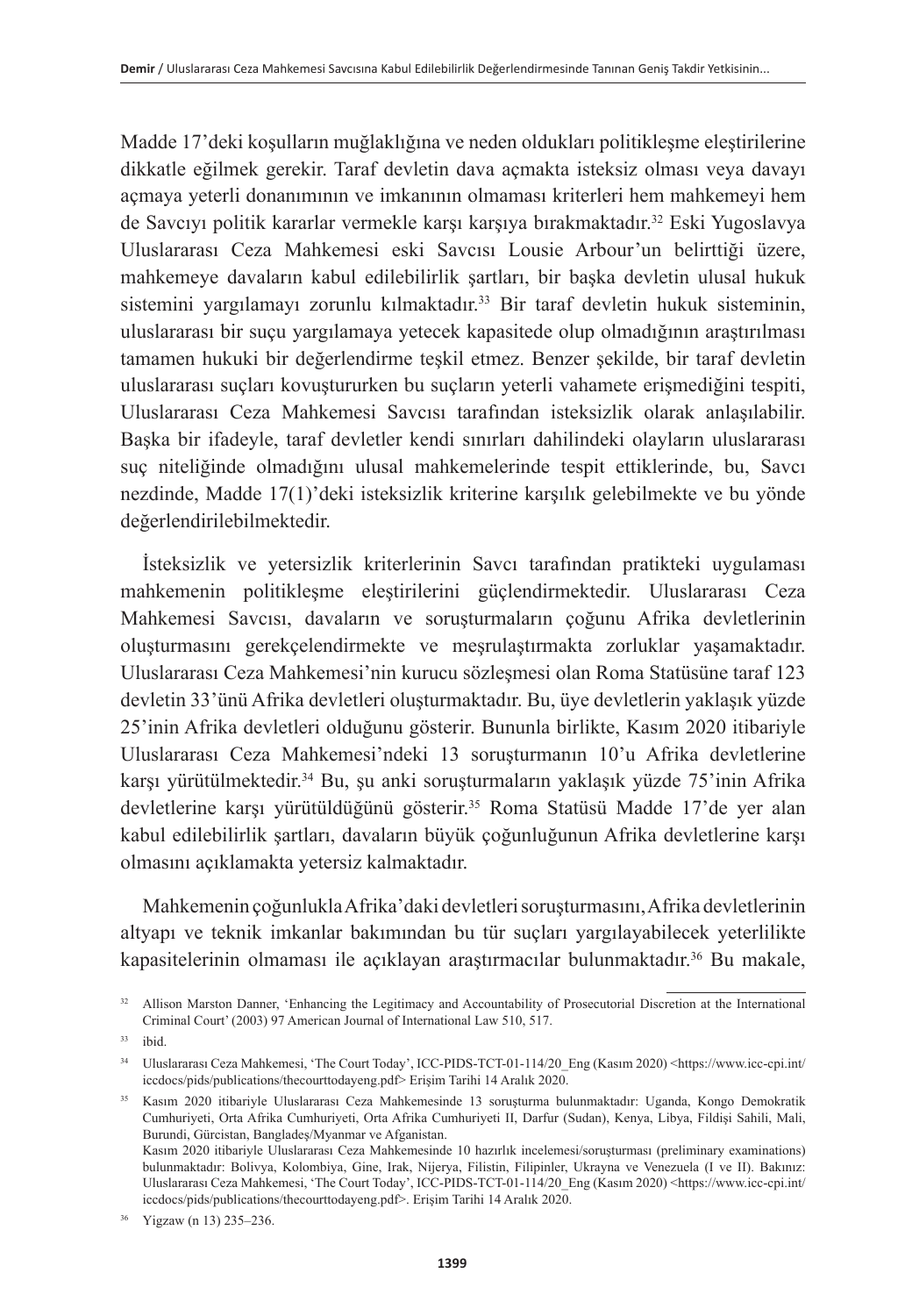bu görüşe karşı çıkmakta ve seçici bir şekilde sağlanan adaletin adalet olmadığını savunmaktadır. Mahkemenin teknik imkanları zayıf olan devletlerin yetkililerine karşı dava yürütmesi, mahkemenin uluslararası niteliğini gölgelemektedir. Mahkemenin belli bir bölgeye odaklanması mahkemenin evrensel bir şekilde adalet sağladığına yönelik inancı zedelemektedir.37 Uluslararası Ceza Mahkemesi'nin uluslararası suçları kovuşturmakta yetersiz (unable) devletleri ve sadece bu tür devletleri yargılayan bir mahkemeye dönüşmesi, mahkemenin "en zayıf [devletlerin] peşinde koşan bir mahkeme" karakterine bürünmesine yol açmıştır.<sup>38</sup> Bu durum, Afrikalıların "en ağır suçları işledikleri" için değil, bu ağır suçları yargılamak amacıyla gerekli altyapı ve teknik imkanlara sahip olmadıkları için Uluslararası Ceza Mahkemesi'nde yargılandıkları sonucunu doğurmaktadır.39

Mahkemenin en zayıf devletleri yargılayan bir mahkemeye dönüşmesi kendisine yönelik politikleşme eleştirilerini güçlendirmekte ve bunun da ötesinde mahkemenin kolonyal nitelikte olduğu eleştirilerini doğurmaktadır.<sup>40</sup> Ruanda eski Cumhurbaşkanı Paul Kagame eleştirilerinde mahkemenin "en zayıf" devletlerin peşine düşen bir mahkeme olmasını kolonyalizm ile şu şekilde ilişkilendirmektedir:

"Uluslararası Ceza Mahkemesi geçmişteki tüm adaletsizlikleri, kolonyalizmi, emperyalizmi farklı formlarda geri getirmektedir. […] Güçsüz ve zayıf iseniz, kendinizi asmanız için bir ip her zaman vardır ve Uluslararası Ceza Mahkemesi Afrikalı zayıf devletler için [bu amaçla] yapılmıştır."41

#### Benzer yönde açıklamayı Sudan eski Cumhurbaşkanı Omar al-Bashir de yapmıştır:

"Afrika'da, Uluslararası Ceza Mahkemesi Afrikalı liderleri korkutma amacıyla kurulmuş kolonyalizmin yeni yüzü olarak görülmektedir. Eğer Uluslararası Ceza Mahkemesi tarafından yargılanan kişilere bakarsanız, hepsinin Afrikalı ve özellikle de hepsinin Batının politik baskılarına karşı çıkan şahıslar olduğunu görebilirsiniz."42

<sup>&</sup>lt;sup>37</sup> Dire Tladi, 'The African Union and the International Criminal Court: The Battle for the Soul of International Law' (2009) 34 South African Yearbook of International Law 57, 69.

<sup>&</sup>lt;sup>38</sup> Edwin Bikundo, 'The International Criminal Court and Africa: Exemplary Justice' (2012) 23 Law and Critique 21, 28.

<sup>39</sup> ibid.

<sup>40</sup> Uluslararası Ceza Mahkemesinin kolonyalist bir karaktere sahip olup olmadığına yönelik tartışmaları içeren literatür için, bakınız: Ann Sagan, 'African Criminals/African Victims: The Institutionalised Production of Cultural Narratives in International Criminal Law' (2010) 39 Millennium: Journal of International Studies 3; Kirsten Ainley, 'The International Criminal Court on Trial' (2011) 24 Cambridge Review of International Affairs 309; Patryk I Labuda, 'The International Criminal Court and Perceptions of Sovereignty, Colonialism and Pan-African Solidarity' (2014) 20 African Yearbook of International Law Online 289; Brendon J Cannon, Dominic R Pkalya and Bosire Maragia, 'The International Criminal Court and Africa: Contextualizing the Anti-ICC Narrative' (2016) 2 African Journal of International Criminal Justice 6; Laurence R Helfer and Anne E Showalter, 'Opposing International Justice: Kenya's Integrated Backlash Strategy against the ICC' (2017) 17 International Criminal Law Review 1; Geoffrey Lugano, 'Counter-Shaming the International Criminal Court's Intervention as Neocolonial: Lessons from Kenya' (2017) 11 International Journal of Transitional Justice 9.

<sup>41</sup> Nation, 'Kagame Tells Why He Is Against ICC Charging Bashir' (Kigali, Ağustos 2008) <https://nation.africa/kenya/news/ africa/kagame-tells-why-he-is-against-icc-charging-bashir--552248>. (yazarın çevirisi) Erişim Tarihi 14 Aralık 2020.

<sup>42</sup> France 24, 'Sudan's Bashir Blasts ICC's "New Face of Colonialism"' (27 May 2013) <https://www.france24.com/ en/20130527-african-union-icc-justice-sudan-bashir-kenya-kenyatta>. (yazarın çevirisi) Erişim Tarihi 14 Aralık 2020.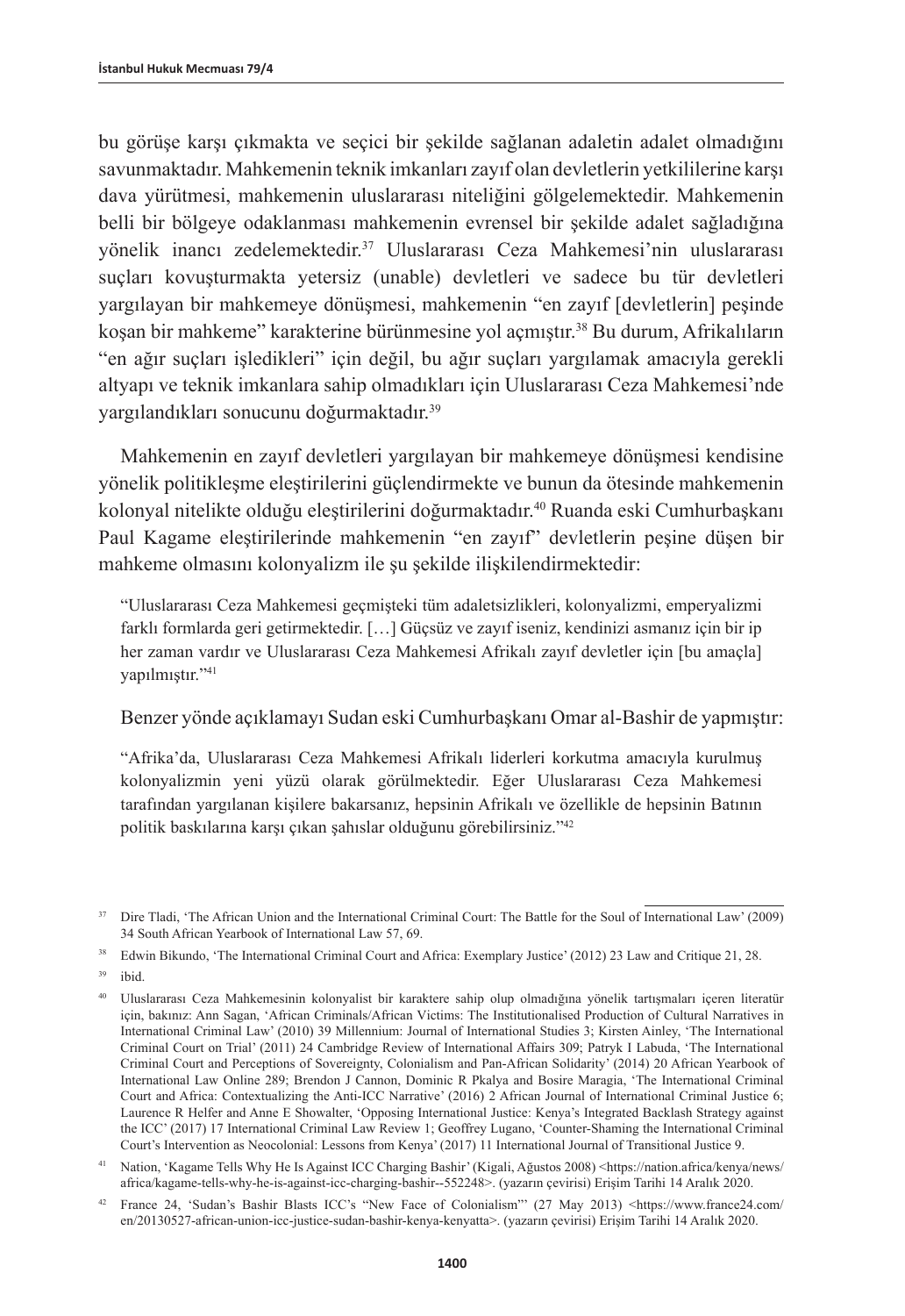Mahkemenin zayıf devletlerin yetkililerini yargılayan bir kuruma dönüştüğü, politik ve kolonyal bir kurum olduğu yönündeki eleştirilere cevaben mahkemenin tamamlayıcılık (complementarity) prensibi doğrultusunda hareket etmesi gerektiğine yönelik fikirler vardır. Roma Statüsü Madde 1'de belirtildiği üzere, Uluslararası Ceza Mahkemesi çok ciddi suçları işleyen kişiler üzerinde yargı yetkisine sahip bir mahkemedir ve devletlerin ulusal yargı yetkisini tamamlayıcı niteliktedir."43

Bu doğrultuda, taraf devletlerin Roma Statüsünün imzalanması aşamasında kendi egemenlik haklarını zedelemeyecek bir mahkeme kurmayı tasavvur ettikleri kesindir. Line Engbo Gissel'in kapsamlı çalışması, Roma Statüsünün hazırlanması aşamasında Afrika'daki devletlerin Birleşmiş Milletler Genel Kurulu'nda nasıl bir mahkeme yaratmak istediklerine dair sundukları görüşleri sistematik olarak analiz etmiştir.<sup>44</sup> Bu faydalı çalışma göstermektedir ki Afrikalı diplomatlar uluslararası bir ceza mahkemesini ulusal mahkemelerden hiyerarşik olarak katiyen üstte görmemişlerdir.45 Uluslararası bir mahkemenin ancak ve ancak ulusal mahkemelerin ağır insan hakları ihlallerini kendilerinin soruşturacak donanımları olmadığında, suçların cezasız kalmasını (impunity) önleme amacıyla islerlik kazanmasını istemislerdir.<sup>46</sup> Statü, hem giriş kısmında<sup>47</sup> hem de Madde 1'de görüldüğü üzere, Afrika'daki devletlerin bu istek ve endişelerini dikkate alarak tasarlanmıştır.

Statü genel olarak devletlerin egemenliğini göz önünde bulunduran hükümler içermektedir.48 Bu nedenle, Uluslararası Ceza Mahkemesi'nin devletlerin egemenlik haklarını kısıtlayan veya bu hakların önüne geçen değil, bu hakları tamamlayıcı nitelikte işlev gören bir kurum olması beklenir.49 Pozitif tamamlayıcılık ilkesi Roma Statüsünde yer alan bir ilke değildir, ancak Savcılık tarafından 2006 ve 2010

<sup>43</sup> Uluslararası Ceza Mahkemesi Roma Statüsü (n 31).

<sup>44</sup> Line Engbo Gissel, 'A Different Kind of Court: Africa's Support for the International Criminal Court, 1993–2003' (2018) 29 European Journal of International Law 725.

<sup>45</sup> ibid 741.

<sup>46</sup> ibid.

<sup>47</sup> Uluslararası Ceza Mahkemesi Roma Statüsü (n 31). Giriş, paragraf 10.

<sup>48</sup> Ali Sahin Kılıç, 'Uluslararası Ceza Mahkemesi ve Devletlerin Egemenliği Üzerine Ulusal Egemenlik Odaklı Bir İnceleme' (2009) 58 Ankara Üniversitesi Hukuk Fakültesi Dergisi 615, 639.

<sup>49</sup> Öte yandan, bazı yazarlar tarafından Roma Statüsündeki tamamlayıcılık ilkesi mahkemenin evrensel yargı yetkisine sahip olmasının önünde bir engel olarak değerlendirilmiştir. Arzu Alibaba, 'Uluslararası Ceza Mahkemesinin Kuruluşu' (2000) 49 Ankara Üniversitesi Hukuk Fakültesi Dergisi 181, 183–184.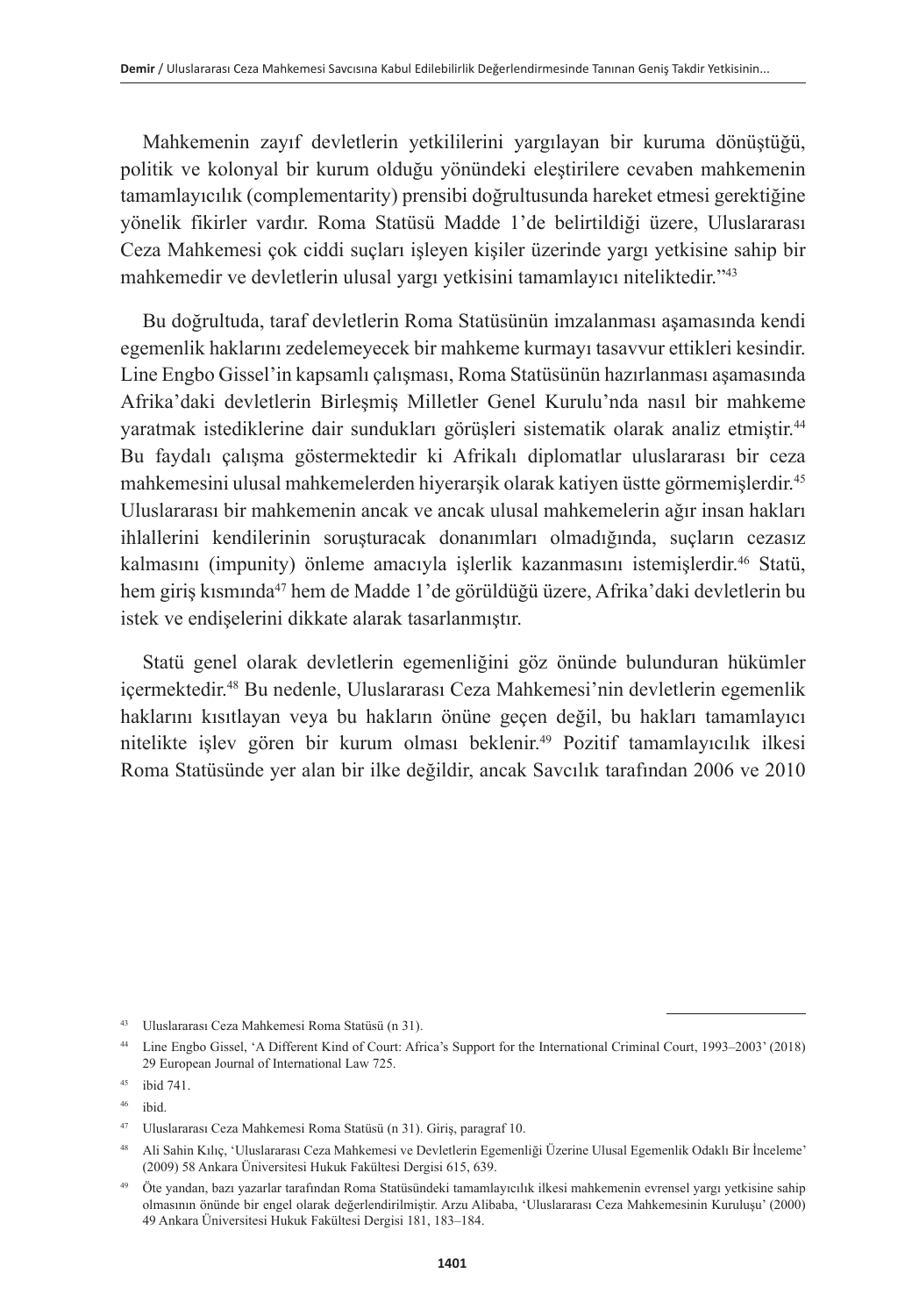raporlarında yorumlama yoluyla geliştirilmiş<sup>50</sup> ve literatürde de kabul görmüştür.<sup>51</sup> Bu ilkeye göre, Uluslararası Ceza Mahkemesi, Afrika'daki devletler gibi, uluslararası suçları yargılamaya muktedir altyapı ve teknik uzmanlıkları olmayan devletlerle iş birliği yürüterek bu suçların ulusal mahkemelerde yargılanmasına yardım etmelidir.<sup>52</sup> Ancak, mahkemenin politikleşme iddialarını azaltabileceği amacıyla literatürde geliştirilmiş olan bu prensibi, Uluslararası Ceza Mahkemesi'nin benimsediği söylenemez. Uygulamaya bakıldığında, taraf devletlerin hukuk sistemlerinin geliştirilmesinin ve kendi ulusal mahkemelerinin öncelikli hale getirilmesinin Uluslararası Ceza Mahkemesi'nin dikkate aldığı bir prensip olmadığı görülür. Tamamlayıcılık ilkesinin ihmali ve Uluslararası Ceza Mahkemesi'nin kendisini adalet sağlamada öncelikli (primary) kurum olarak - ki bu durum Roma Statüsünün ihlali anlamına gelse dahi - sunmasını Branch isabetli bir şekilde şöyle değerlendirmiştir:

"Uluslararası Ceza Mahkemesi toplumlara adaleti 'uluslararası kamuoyunun' ellerinden beklemelerini ve adaleti sağlamak için kendi içlerinde örgütlenmemelerini öğretmektedir; hatta, küresel adaletin sağlanması adına toplumlar kendi kuruluşlarını dahi kapatabilir. Adalet ancak dış kaynaklı (foreign) kurum ve kuruluşlarca sağlanabilecek bir ürün haline getirilmiştir […]. Uluslararası Ceza Mahkemesi, bu şekilde, tüm insanlık için [kendisine karşı] politik bir bağımlılık teşvik etmektedir."53

Mahkemenin çoğunlukla Afrika devletlerini soruşturmasını Afrika devletlerinin altyapı ve teknik imkanlar bakımından yetersiz olmasıyla açıklamak pratikteki uygulamalara da ters düşmektedir. Uganda davası bu konuya verilebilecek yerinde bir örnek olacaktır. 2003 yılında Uganda Hükümeti, Tanrı'nın Direniş Ordusunun (Lord's Resistance Army-LRA) işlediğini iddia ettiği suçları kovuşturması için Uluslararası Ceza Mahkemesi'nin önüne hükümet olarak kendisi olay getirmiştir (self-referral). Payam Akhavan'ın belirttiği üzere, hukuki açıdan bakıldığında, mahkemenin Tanrı'nın Direniş Ordusu üzerinde yargı yetkisi olduğu kesindir.54 Bu

<sup>50</sup> Bakınız Uluslararası Ceza Mahkemesi Savcılık Makamı, 'Report on the Activities Performed During the First Three Years (June 2003 - June 2006)' (Eylül 2006) <[https://www.icc-cpi.int/nr/rdonlyres/d76a5d89-fb64-47a9-9821-725747378ab2/143680/](https://www.icc-cpi.int/nr/rdonlyres/d76a5d89-fb64-47a9-9821-725747378ab2/143680/otp_3yearreport20060914_english.pdf) [otp\\_3yearreport20060914\\_english.pdf](https://www.icc-cpi.int/nr/rdonlyres/d76a5d89-fb64-47a9-9821-725747378ab2/143680/otp_3yearreport20060914_english.pdf)> Erişim Tarihi 14 Aralık 2020 ve Uluslararası Ceza Mahkemesi Savcılık Makamı, 'Prosecutorial Strategy 2009 – 2012' (Şubat 2010) [<https://www.icc-cpi.int/NR/rdonlyres/66A8DCDC-3650-4514-AA62-](https://www.icc-cpi.int/NR/rdonlyres/66A8DCDC-3650-4514-AA62-D229D1128F65/281506/OTPProsecutorialStrategy20092013.pdf) [D229D1128F65/281506/OTPProsecutorialStrategy20092013.pdf](https://www.icc-cpi.int/NR/rdonlyres/66A8DCDC-3650-4514-AA62-D229D1128F65/281506/OTPProsecutorialStrategy20092013.pdf) > Erişim Tarihi 14 Aralık 2020.

<sup>51</sup> William W Burke-White, 'Implementing a Policy of Positive Complementarity in the Rome System of Justice' (2008) 19 Criminal Law Forum 59; William W Burke-White, 'Proactive Complementarity: The International Criminal Court and National Courts in the Rome System of Justice' (2008) 49 Harvard International Law Journal 53; Carsten Stahn, 'Complementarity: A Tale of Two Notions' (2008) 19 Criminal Law Forum 87; Olympia Bekou, 'A Case for Review of Article 88, ICC Statute: Strengthening a Forgotten Provision' (2009) 12 New Criminal Law Review 468; Morten Bergsmo, Olympia Bekou and Annika Jones, 'Complementarity After Kampala: Capacity Building and the ICC's Legal Tools' (2010) 2 Goettingen Journal of International Law 791; Olympia Bekou, 'Crimes at Crossroads: Incorporating International Crimes at the National Level' (2012) 10 Journal of International Criminal Justice 677; Justine Tillier, 'The ICC Prosecutor and Positive Complementarity: Strengthening the Rule of Law?' (2013) 13 International Criminal Law Review 507; Geoff Dancy and Florencia Montal, 'Unintended Positive Complementarity: Why International Criminal Court Investigations May Increase Domestic Human Rights Prosecutions' (2017) 111 American Journal of International Law 35.

<sup>52</sup> Rowland JV Cole, 'Africa's Relationship with the International Criminal Court: More Political than Legal' 14 Melbourne Journal of International Law 1, 29.

<sup>53</sup> Adam Branch, 'Uganda's Civil War and the Politics of ICC Intervention' (2007) 21 Ethics & International Affairs 179, 194.

<sup>54</sup> Payam Akhavan, 'The Lord's Resistance Army Case: Uganda's Submission of the First State Referral to the International Criminal Court' (2005) 99 American Journal of International Law 403, 404.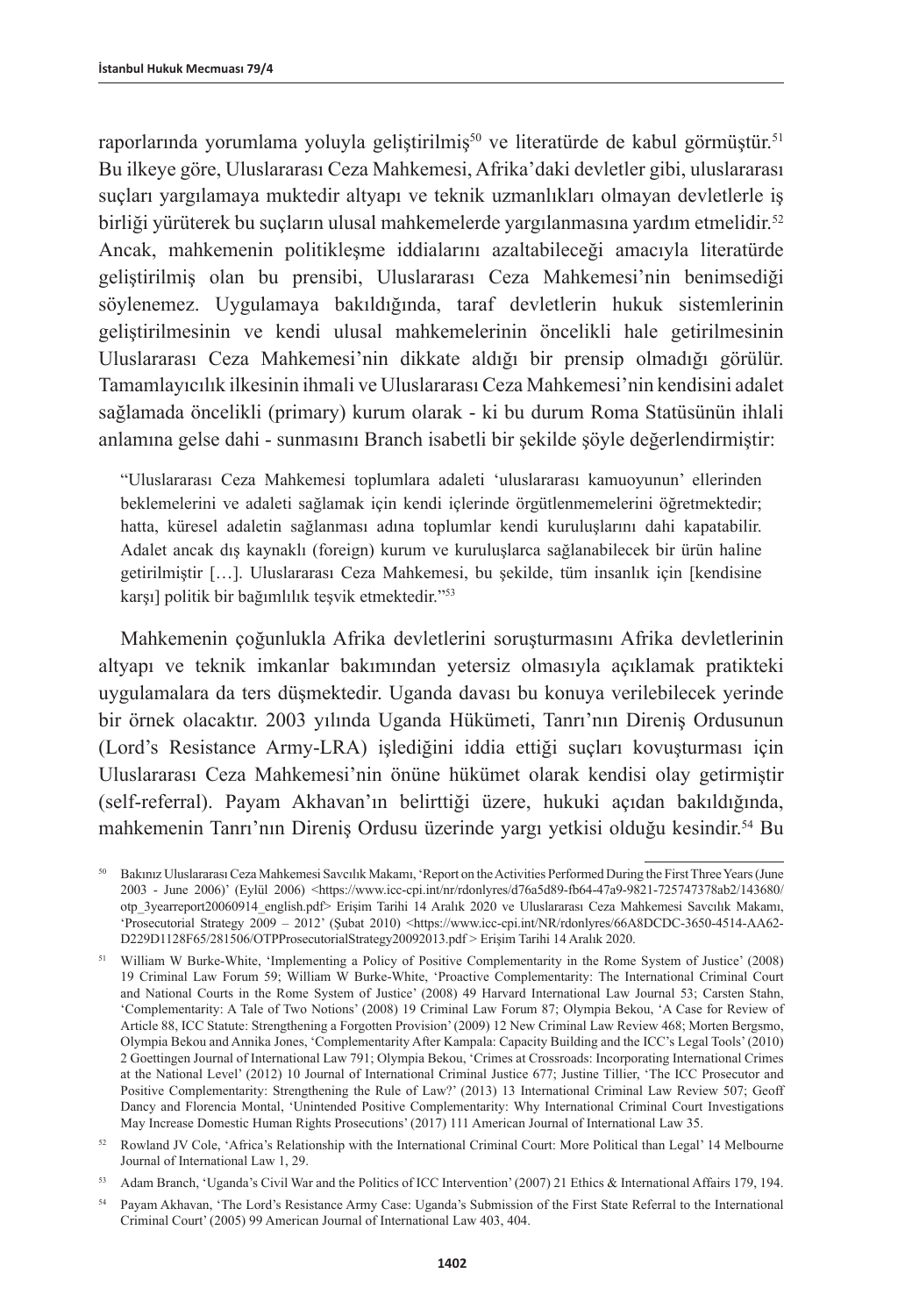ordu tarafından toplu şekilde öldürme, köleleştirme, işkence, tecavüz ve çocukların zorla askere alınması gibi suçların işlendiği ve bu suçların da Roma Statüsü Madde 7 "insanlığa karşı işlenen suçlar" kapsamında değerlendirilebileceği açıktır.55 Temel hukuki problem ise hem dava yürütmeye istekli hem de donanımlı olan bir taraf devletin Uluslararası Ceza Mahkemesi'ne yaptığı başvuruyu, mahkemenin kendi kurucu sözleşmesini ihlal ederek kabul etmesidir. Savcının davayı kabul etme kararı, Roma Statüsünün temel prensiplerinden olan tamamlayıcılık prensibini zedeler niteliktedir.

Hem Uganda davası hem de diğer devletlerin mahkemeye kendilerinin başvurduğu (self-referral) davalar (Kongo Demokratik Cumhuriyeti ve Orta Afrika Cumhuriyeti gibi), hukuki olarak devletlerin böyle bir yetkilerinin Roma Statüsünde bulunup bulunmadığına dair literatürde bir tartışmaya yol açmıştır. Roma Statüsü Madde 14, bir taraf devletin mahkemeye başvuruda bulunma hakkını şu şekilde düzenlemiştir:

Madde 14

- 1. Bir taraf devlet, Mahkeme Savcısına, Mahkemenin yargı yetkisi alanına giren bir veya birden fazla suçun işlenmiş göründüğünü bildirip, bu suçlarla ilgili bir ya da daha fazla belirlenmiş kişinin yargılanıp yargılanmayacağı hususunun belirlenmesi amacıyla durumun soruşturulmasını Savcıdan talep edebilir.
- 2. Bir başvuru, mümkün olduğu kadar ilgili yönleri ortaya koymalı ve başvuran devletin elindeki belgelerle desteklenmelidir.

Statünün hazırlanması aşamalarında (*travaux préparatoires*), bu maddenin, devletlerin kendilerini bizzat kendilerinin mahkemeye getirmelerini (self-referral) kapsayacak şekilde düşünülmediği ve tasarlanmadığı Schabas tarafından net bir şekilde ortaya konmuştur.<sup>56</sup> Schabas, mahkemenin bu maddeyi, devletlerin kendilerini de dava edebilecekleri şeklinde yorumlamasını, "yorumlama yoluyla saptırma (interpretative deviations)" olarak tanımlamıştır.57 Devletlerin kendilerini mahkemeye getirme yetkilerinin Statü tarafından tanınıp tanınmadığı hususu literatürde tartışılan ve üzerinde anlaşmaya varılamamış bir mevzudur.58 Bununla birlikte, Russell Buchan'in haklı olarak belirttiği gibi, akademik tartışma her ne kadar devam etse de, Uluslararası Ceza Mahkemesi'nin bu mekanizmayı, Uganda, Kongo Demokratik Cumhuriyeti ve Orta Afrika Cumhuriyeti örneklerinde olduğu gibi, belirsizliğe yer bırakmayacak şekilde kabul ettiği kesindir. 59

<sup>55</sup> ibid.

<sup>56</sup> Schabas (n 22) 760.

<sup>57</sup> ibid.

<sup>58</sup> Mahnousk H Arsanjani and W Michael Reisman, 'The Law-in-Action of the International Criminal Court' (2005) 99 American Journal of International Law 385; Payam Akhavan, 'Self-Referrals Before the International Criminal Court: Are States the Villains or the Victims of Atrocities?' (2010) 21 Criminal Law Forum 103; D Robinson, 'The Controversy over Territorial State Referrals and Reflections on ICL Discourse' (2011) 9 Journal of International Criminal Justice 355.

<sup>59</sup> Russell Buchan, 'The Mavi Marmara Incident and the International Criminal Court' (2014) 25 Criminal Law Forum 465, 473.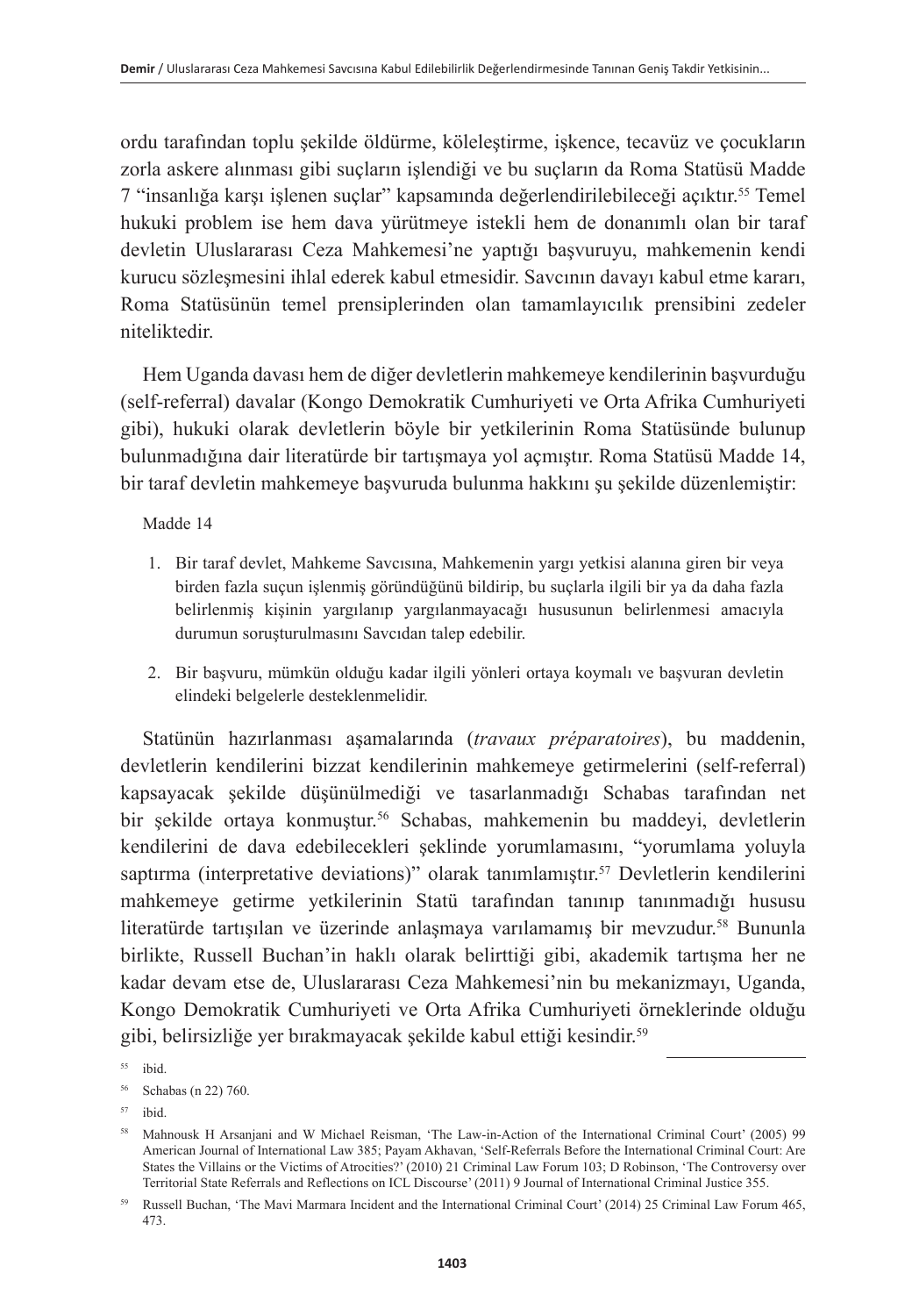Dava ile ilgili diğer önemli problemlerden biri de Uganda Hükümetinin davayı Kuzey Uganda'daki çatışma ile sınırlayarak uluslararası suçların yalnızca Tanrı'nın Direniş Ordusu tarafından işlenen kısmına bakılması arzusunda olmasıdır. Uganda Savunma Bakanı, Uganda Parlamentosunda yaptığı bilgilendirmede Uluslararası Ceza Mahkemesi'nin Kuzey Uganda'daki Tanrı'nın Direniş Ordusu mensubu "teröristleri" kovuşturacağını belirtmekte ve Uluslararası Ceza Mahkemesi'nde yargılanacak kişi sayısının ise beş kişiyi aşmayacağını taahhüt etmektedir.<sup>60</sup> Buna ek olarak Savcının Uganda Cumhurbaşkanı ile birlikte medyada görünmesi de mahkemenin tarafsızlığına olan inancı derinden sarsmıştır.<sup>61</sup> Uganda Hükümetinin, Uluslararası Ceza Mahkemesi'ni "düşmanını yenmek için bir araç" olarak kullanma ve böylelikle çatışmayı kendi lehine şekillendirme isteğinde olduğu açıktır.62 Hukuki açıdan problem yaratan durum ise Savcının, mahkemenin bu şekilde kullanılmasını kabul etmesi ve yargı yetkisini kullandığı davalarda rejim kuvvetlerinin işlediği suçları yok sayarak sadece isyancı (rebel) kuvvetlerin işlediği suçları soruşturmaya rıza göstermesidir.<sup>63</sup>

Uluslararası Ceza Mahkemesi'nin bu davayı kabul etmesi ise mahkemenin kendisinin sahada politik çıkarlar için araçsallaştırılmasına (instrumentalization) göz yumması ve meşruiyetini tehlikeye atması olarak yorumlanmış ve de kabul edilebilirlik değerlendirmesi sırasında Uganda'nın kapasitesinin dikkate alınmaması, Madde 17'nin ihlali olarak değerlendirilmiştir.<sup>64</sup> Branch'a göre, dava sırasında, Uganda'nın işler vaziyetteki (functioning) yargı sistemi Tanrı'nın Direniş Ordusu generallerini kovuşturmak için yetersiz değildi.<sup>65</sup> Uganda'nın Uluslararası Ceza Mahkemesi'ni olaya müdahil ederek yapmak istediği o sırada gündemde olan barış görüşmelerini ve Genel Af Yasasını (the Amnesty Act) geçersiz kılmaktı.<sup>66</sup> Dolayısıyla mahkeme stratejik bir amaçla taraf devlet tarafından olaylara müdahil edildi.<sup>67</sup> "Politikleşmiş adalet" olarak tanımlanan bu durum, taraf devletlerin kendi politik çıkarları için veya kendi düşmanlarını cezalandırmak için Uluslararası Ceza Mahkemesi'ni kullandığı koşulları işaret eder.68 Özellikle iç savaşın yaşandığı devletlerde, devletlerin kendi ülkelerinde bir soruşturma yürütülmesini istemesi çoğu zaman düşman tarafın

- <sup>65</sup> ibid 187.
- <sup>66</sup> ibid.

<sup>60</sup> Sarah MH Nouwen and WG Werner, 'Doing Justice to the Political: The International Criminal Court in Uganda and Sudan' (2010) 21 European Journal of International Law 941, 950.

<sup>61</sup> Michael Otim and Marieke Wierda, 'Justice at Juba: International Obligations and Local Demands in Northern Uganda' in Nicholas Waddell and Phil Clark (eds), *Courting Conflict? Justice, Peace and the ICC in Africa* (Royal African Society 2008) 22.

 $62$  Nouwen and Werner (n 60) 949.

<sup>63</sup> Jean-Baptiste Jeangène Vilmer, 'The African Union and the International Criminal Court: Counteracting the Crisis' (2016) 92 International Affairs 1319, 1331.

<sup>64</sup> Branch (n 53) 179.

<sup>67</sup> Valerie Freeland, 'Rebranding the State: Uganda's Strategic Use of the International Criminal Court: Rebranding the State: Uganda and the ICC' (2015) 46 Development and Change 293.

<sup>68</sup> Steven C Roach, 'Legitimising Negotiated Justice: The International Criminal Court and Flexible Governance' (2013) 17 The International Journal of Human Rights 619, 625.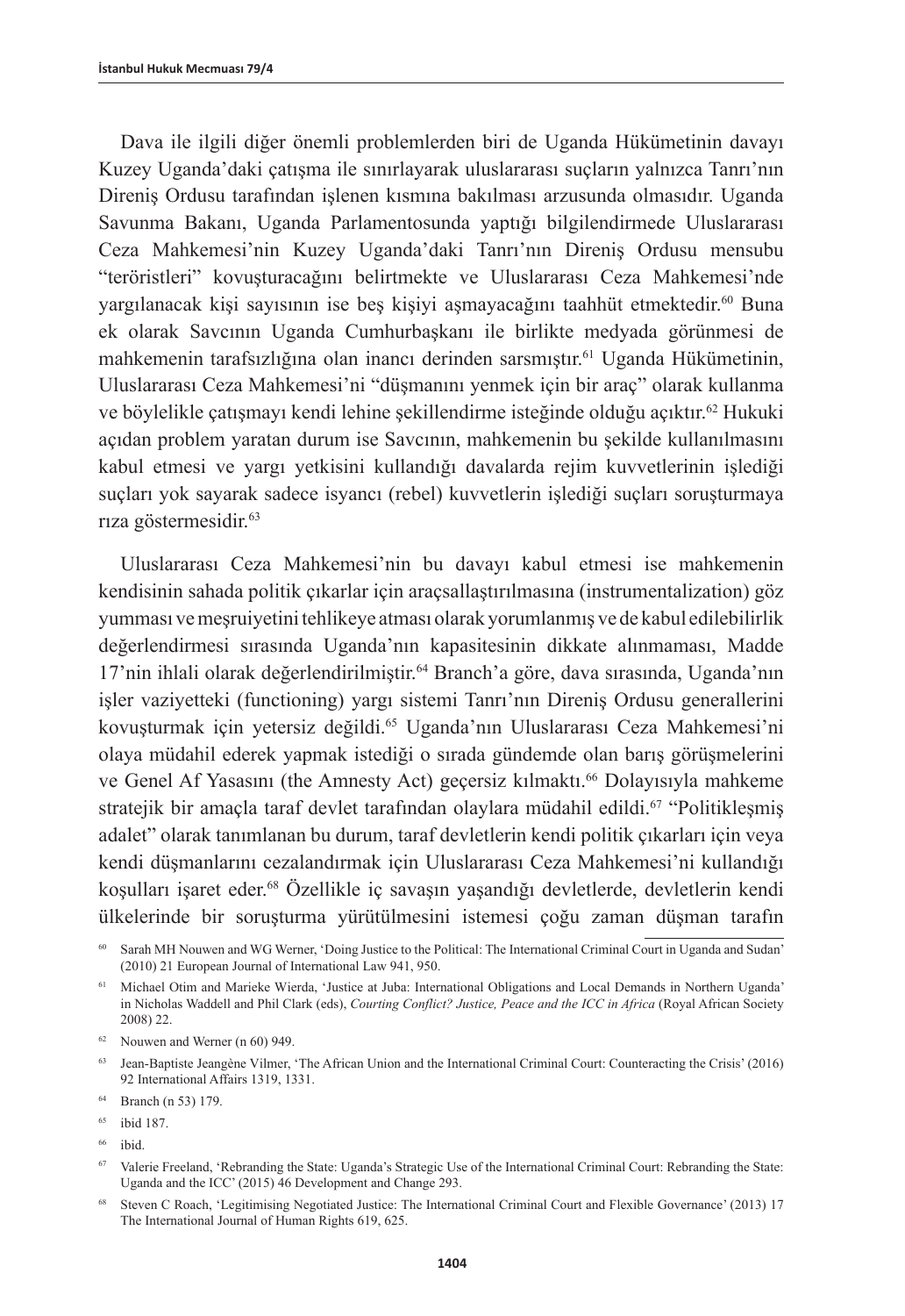islediği iddia edilen suçların uluslararası kamuoyuna duyurulması amacını taşır.<sup>69</sup> Bu devletler, Uluslararası Ceza Mahkemesi'nin duruma müdahil olmasının, ülke içindeki siyasi ve askeri amaçlarına erişimi kolaylaştırmasını umarlar. 70

Uluslararası Ceza Mahkemesi'nin bu ve buna benzer koşullarda Madde 17'deki şartları gözetmeksizin davaları açmaktaki aşırı istekliliği ortadadır. Her ne kadar Afrika'daki devletlerin altyapı ve teknik imkanlar bakımından zayıf olması nedeniyle davaların bu bölgede kümelendiği yönünde açıklamalar yapılsa da, bu açıklamaların inandırıcılığı yoktur. Uluslararası Ceza Mahkemesi Savcısının dava seçiminde başvurduğu Madde 17'de muğlaklık olduğu ve bu muğlaklığın Savcıya geniş bir takdir yetkisi tanıdığı açıktır. Ancak, Savcının kriterleri uygulamada kendisine verilen takdir yetkisini kullanımı problemler yaratmaktadır. Davaların belli bölgelerde kümelenmesi, istekli ve yeterli kapasitesi olan devletlerin dahi başvurularının kabul edilmesi, Roma Statüsünün temel prensiplerinden olan tamamlayıcılık ilkesinin göz ardı edilmesi, seçilen davalarda sadece bir tarafın işlediği suçların kovuşturulması ve dolayısıyla mahkemenin iç politika amaçları için kullanılması, Savcının kendisine verilen takdir yetkisini problemli bir şekilde kullandığını göstermektedir. Uluslararası Ceza Mahkemesi'nin meşruiyet krizi yaşamasında ve politikleşmekle suçlanmasında Savcının kararlarının ve seçimlerinin de rolü olduğu kesindir. Bir sonraki bölümde, Savcının başvurduğu kabul edilebilirlik şartlarından olan vahamet kriteri (gravity threshold) incelenecek ve bu kriterdeki belirsizliğin uygulamaya yansımasındaki problemler tartışılacaktır.

### **III. Vahamet Şartının Uluslararası Ceza Mahkemesi Savcısı Tarafından Kullanımında Ortaya Çıkan Problemler**

Davaların kabul edilebilirlik değerlendirmesinin merkezinde isteksizlik (unwillingness) ve yetersizlik (inability) kriterlerine ek olarak, vahamet (gravity) kriteri yatmaktadır. Uluslararası Ceza Mahkemesi Savcısının dava seçiminde önyargılı ve yanlı olduğuna ve mahkemenin seçici adalet (selective justice) uyguladığına yönelik eleştirilere, Savcılık Makamı (the Office of the Prosecutor) vahamet şartını cevap olarak ileri sürmüştür.<sup>71</sup> Roma Statüsü Madde 17(1)(d)'ye göre, "[d]ava konusunun, Mahkeme tarafından başkaca işlem gerektirecek derecede vahim bulunmaması halinde" söz konusu olay mahkeme tarafından kabul edilemez bulunacaktır.72 Savcının bir olayın vahim olup olmadığına nasıl karar vereceği Madde 17(1)(d)'de net olarak belirtilmemiştir. Zaten ağır insan hakları ihlallerini soruşturma

<sup>69</sup> Paola Gaeta, 'Is the Practice of "Self-Referrals" a Sound Start for the ICC?' (2004) 2 Journal of International Criminal Justice 949, 951.

<sup>70</sup> ibid.

<sup>71</sup> Uluslararası Ceza Mahkemesi, 'Understanding the International Criminal Court', <[https://www.icc-cpi.int/iccdocs/PIDS/](https://www.icc-cpi.int/iccdocs/PIDS/publications/UICCEng.pdf) [publications/UICCEng.pdf>](https://www.icc-cpi.int/iccdocs/PIDS/publications/UICCEng.pdf) Erişim Tarihi 14 Aralık 2020.

<sup>72</sup> Uluslararası Ceza Mahkemesi Roma Statüsü (n 31).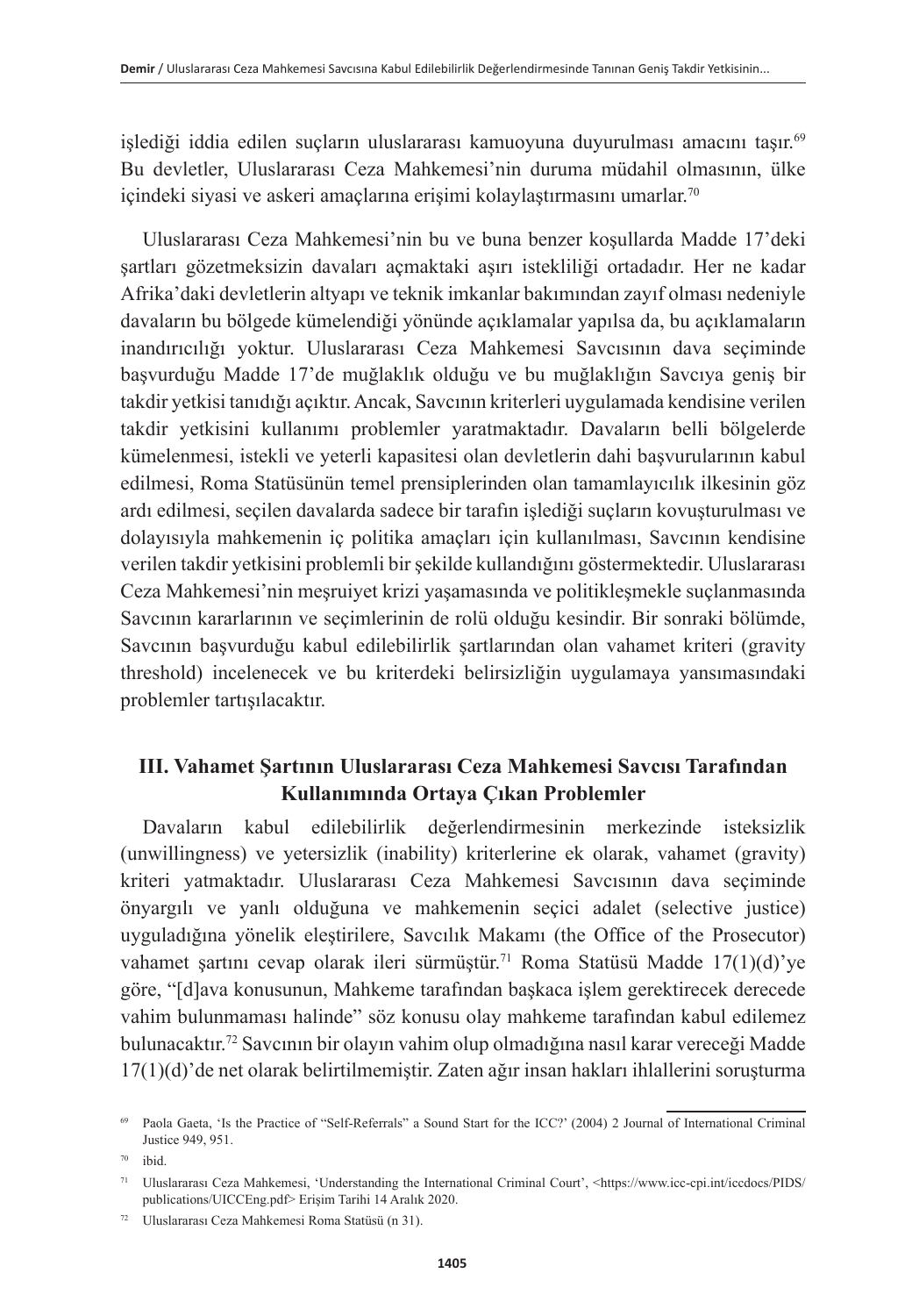yetkisine sahip olan Uluslararası Ceza Mahkemesi'nin bu ihlaller arasından vahim olanlarını ayırt etmesi, kabul etmek gerekir ki, kolay bir görev değildir. 73

Uluslararası Ceza Mahkemesi eski Savcısı Luis Moreno-Ocampo olay seçiminde hangi unsurlara dikkat ettiğine açıklık getirmeyi amaçladığı ve daha sonradan makale haline getirilen konuşmasında, "vahametin olay ve dava seçiminde en önemli meselelerden biri" olduğunu belirtmiştir.74 Ele aldığı ilk üç olayın (Uganda, Kongo Demokratik Cumhuriyeti ve Darfur, Sudan) "tam da vahamet kriteri nedeniyle inceleme altında" olduğunu belirten Moreno-Ocampo, bunun yanı sıra vahamete dayalı bir değerlendirmenin kolay olmadığını da eklemektedir.75

Savcının soruşturma başlatma aşamasında dikkate alması gereken vahamet kriteri Roma Statüsü Madde 53(1)'de ele alınmıştır.<sup>76</sup> Fakat bu madde, vahamet kriterinin değerlendirilmesinde ne tür faktörlerin ele alınması gerektiğine dair yeterli bilgi sunmamaktadır. Bu durum ise, Uluslararası Ceza Mahkemesi Savcısına karar verme aşamasında geniş bir takdir yetkisi tanımaktadır.<sup>77</sup> Davaların kabul edilebilirliği aşamasında Savcıya geniş yetki verilmesinin nedeni aslına bakılırsa Uluslararası Ceza Mahkemesi'nin bağımsızlığının sağlanmasıydı. Bağımsız ve tarafsız bir Savcının dava seçimine dair tüm yetkileri elinde tutması, Roma Statüsünün görüşüldüğü aşamalarda, mahkemeyi hem Birleşmiş Milletler Güvenlik Konseyi'nin hem de güçlü devletlerin vesayetinden kurtarabilecek bir çözüm olarak düşünülmüştür.78 Bağımsız bir Savcının dava seçiminde tüm yetkileri elinde bulundurmasına karşı çıkan tarafların başında Amerika Birleşik Devletleri (ABD) gelmekteydi.79 ABD, politik olarak herhangi bir sorumluluk taşımayan (politically unaccountable) bir Savcının herhangi bir taraf devletin vatandaşlarını politik nedenlerden ötürü yargılayabileceğine dair endişelerini dile getirmiş ve mahkeme Savcısının, Birleşmiş Milletler Güvenlik Konseyi'ne karşı sorumlu olması gerektiği yönünde fikir öne sürmüştür.80 Fakat, görüşmeler sırasında tarafsız bir mahkemenin ancak ve ancak politik kurumlardan bağımsız hareket eden ve kabul edilebilirlik aşamasında hangi suçların vahim olup olmadığına bizzat karar veren bir Savcı ile ortaya çıkabileceği fikri çoğunluk tarafından kabul görmüştür.

<sup>73</sup> Chandra Lekha Sriram and Stephen Brown, 'Kenya in the Shadow of the ICC: Complementarity, Gravity and Impact' (2012) 12 International Criminal Law Review 219, 235.

<sup>74</sup> Luis Moreno-Ocampo, 'Keynote Address: Integrating the Work of the ICC into Local Justice Initiatives' (2006) 21 American University International Law Review 497, 498.

 $75$  ibid.

<sup>76</sup> Uluslararası Ceza Mahkemesi Roma Statüsü (n 31).

<sup>77</sup> Alette Smeulers, Maartje Weerdesteijn and Barbora Hola, 'The Selection of Situations by the ICC: An Empirically Based Evaluation of the OTP's Performance' (2015) 15 International Criminal Law Review 1, 6.

<sup>78</sup> Tiemessen (n 10) 448.

<sup>79</sup> Amerika Birleşik Devletleri'nin Uluslararası Ceza Mahkemesi'ne yönelik eleştirileri için, bakınız: John R Bolton, 'The Risks and Weaknesses of the International Criminal Court from America's Perspective' (2001) 64 Law and Contemporary Problems 167.

<sup>80</sup> Sten Verhoeven, Jan Wouters and Bruno Demeyere, 'The International Criminal Court's Office of the Prosecutor: Navigating between Independence and Accountability?' (2008) 8 International Criminal Law Review 273, 279.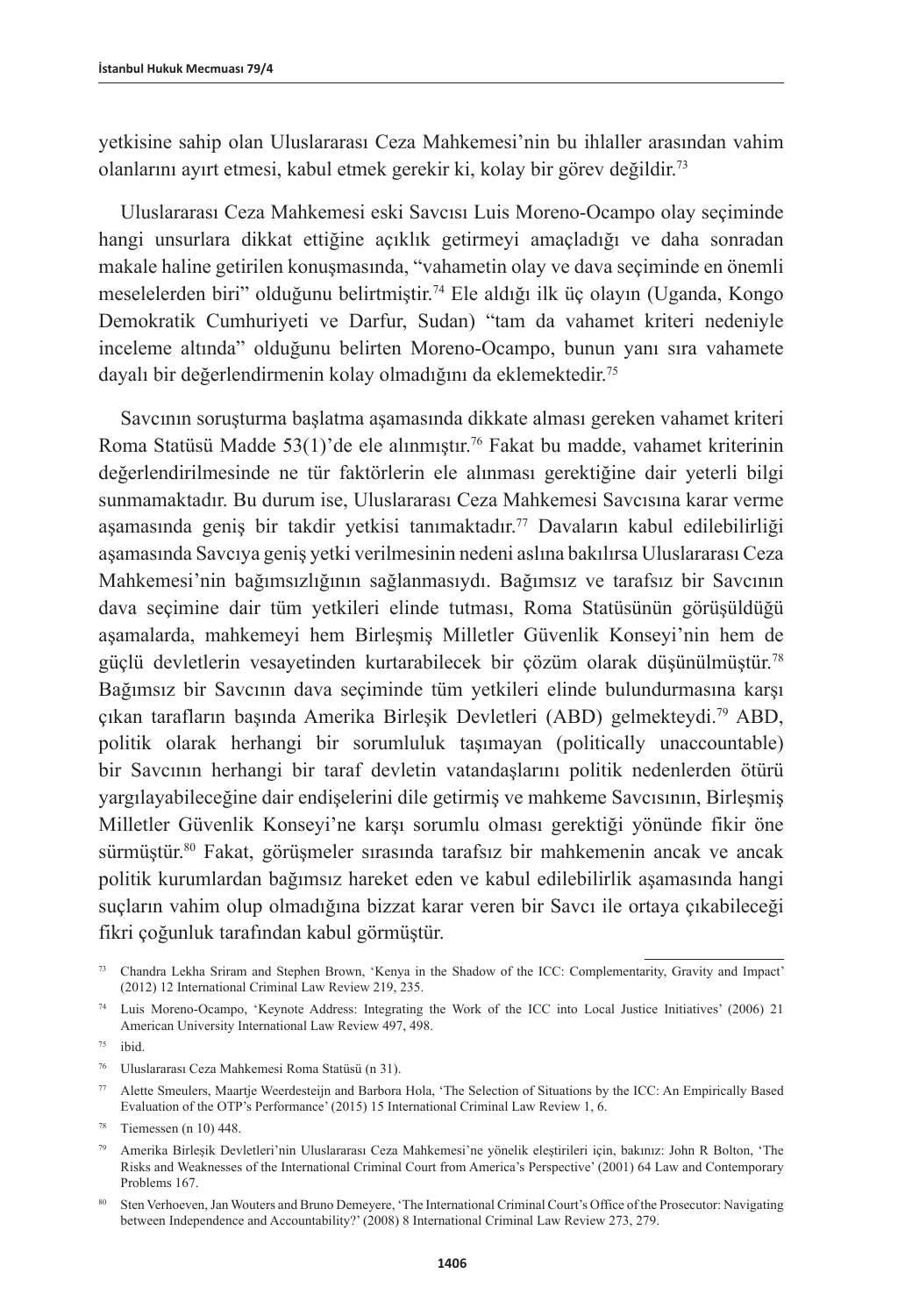Savcılık Makamı 2003 Haziran - 2006 Haziran arasında mahkemenin gerçekleştirdiği aktiviteleri değerlendirdiği 2006 yılında yayınlanan raporda, vahamet kriterini değerlendirirken şu faktörlere dikkat ettiğini açıklamıştır: suçların derecesi (the scale of the crimes); suçların doğası (the nature of the crimes); suçların işleniş biçimi (the manner of commission of the crimes); ve suçların etkisi (the impact of the crimes).<sup>81</sup> Benzer bir şekilde, Savcılık Makamı 2007 yılında yayınlamış olduğu "Adaletin Tecellisi üzerine Rapor" başlıklı raporunda adaletin tecellisi için dikkate alınan aşikar (explicit) faktörler bölümünde suçların vahametinin nasıl ve ne şekilde uygulandığını açıklarken, mahkemenin yetki alanına düşen her suçun kabul edilebilirlik için yeterli şartı taşımadığını, bu suçların ayrıca Madde 17(1)(d)'de belirtilen vahamet kriterini de sağlamaları gerektiğinin altını çizer.<sup>82</sup> Vahamet kriterinin değerlendirilmesinde tam olarak hangi faktörlere dikkat edildiğini ise 2006 yılındaki raporla uyumlu bir biçimde açıklamaktadır: suçların derecesi, suçların doğası, suçların işleniş biçimi ve etkisi mahkemenin vahamet kriteri değerlendirmesinde dikkate alınan faktörler olarak belirtilmiştir.83 Derece (scale), doğa (nature), işleniş biçimi (manner) ve etki (impact) terimlerinin hukuki olarak ne anlam ifade ettikleri ise Savcılık tarafından bu raporda net bir şekilde açıklanmamıştır. Belirtilen terimler, Nisan 2009'da Uluslararası Ceza Mahkemesi'nin yayınladığı "Savcının Hizmet Düzenlemeleri" (Regulations of the Office of the Prosecutor) adlı raporda Düzenleme 29 başlığı altında yer almışlardır.<sup>84</sup> Savcı, bu dört faktörün dikkate alındığı bir vahamet testi sonucunda, Kongo Demokratik Cumhuriyeti'ndeki ve Kuzey Uganda'daki olayların mahkemenin yargı yetkisi kapsamında "kabul edilebilirliği en vahim olayları" (the gravest admissible situations) oluşturdukları sonucuna vardığını ifade etmiştir.85 Buna ek olarak, Birleşmiş Milletler Güvenlik Konseyi tarafından mahkemeye sunulan Darfur, Sudan'daki olayların da yine "çok net bir şekilde" vahamet kriterini sağladığı ifade edilmiştir.<sup>86</sup>

Savcı, bu raporda, vahamet kriterini sağlamayan olaylar hakkında da açıklamalar yapmıştır. Örneğin, Venezuela'daki olayların mahkemenin yargı yetkisi kapsamında değerlendirilmesi için makul bir temelin ortada olmadığını ortaya koymuş, Irak'ta yaşanan olaylarda ise "çok sınırlı sayıda ölümler ve insanlık dışı muameleler olduğu"

<sup>84</sup> Uluslararası Ceza Mahkemesi, 'Regulations of the Office of the Prosecutor' (Nisan 2009) < [https://www.icc-cpi.int/nr/](https://www.icc-cpi.int/nr/rdonlyres/fff97111-ecd6-40b5-9cda-792bcbe1e695/280253/iccbd050109eng.pdf) [rdonlyres/fff97111-ecd6-40b5-9cda-792bcbe1e695/280253/iccbd050109eng.pdf>](https://www.icc-cpi.int/nr/rdonlyres/fff97111-ecd6-40b5-9cda-792bcbe1e695/280253/iccbd050109eng.pdf) Düzenleme 29, Erişim Tarihi 14 Aralık 2020.

85 Uluslararası Ceza Mahkemesi Savcılık Makamı, 'Report on the Activities Performed During the First Three Years (June 2003 - June 2006)' (n 50) 6.

<sup>81</sup> Uluslararası Ceza Mahkemesi Savcılık Makamı, 'Report on the Activities Performed During the First Three Years (June 2003 - June 2006)' (n 50) 6.

<sup>82</sup> Uluslararası Ceza Mahkemesi Savcılık Makamı, 'Policy Paper on the Interests of Justice' (Eylül 2007) <[https://www.](https://www.icc-cpi.int/nr/rdonlyres/772c95c9-f54d-4321-bf09-73422bb23528/143640/iccotpinterestsofjustice.pdf) [icc-cpi.int/nr/rdonlyres/772c95c9-f54d-4321-bf09-73422bb23528/143640/iccotpinterestsofjustice.pdf>](https://www.icc-cpi.int/nr/rdonlyres/772c95c9-f54d-4321-bf09-73422bb23528/143640/iccotpinterestsofjustice.pdf) Erişim Tarihi 14 Aralık 2020.

<sup>83</sup> ibid.

<sup>86</sup> ibid 7.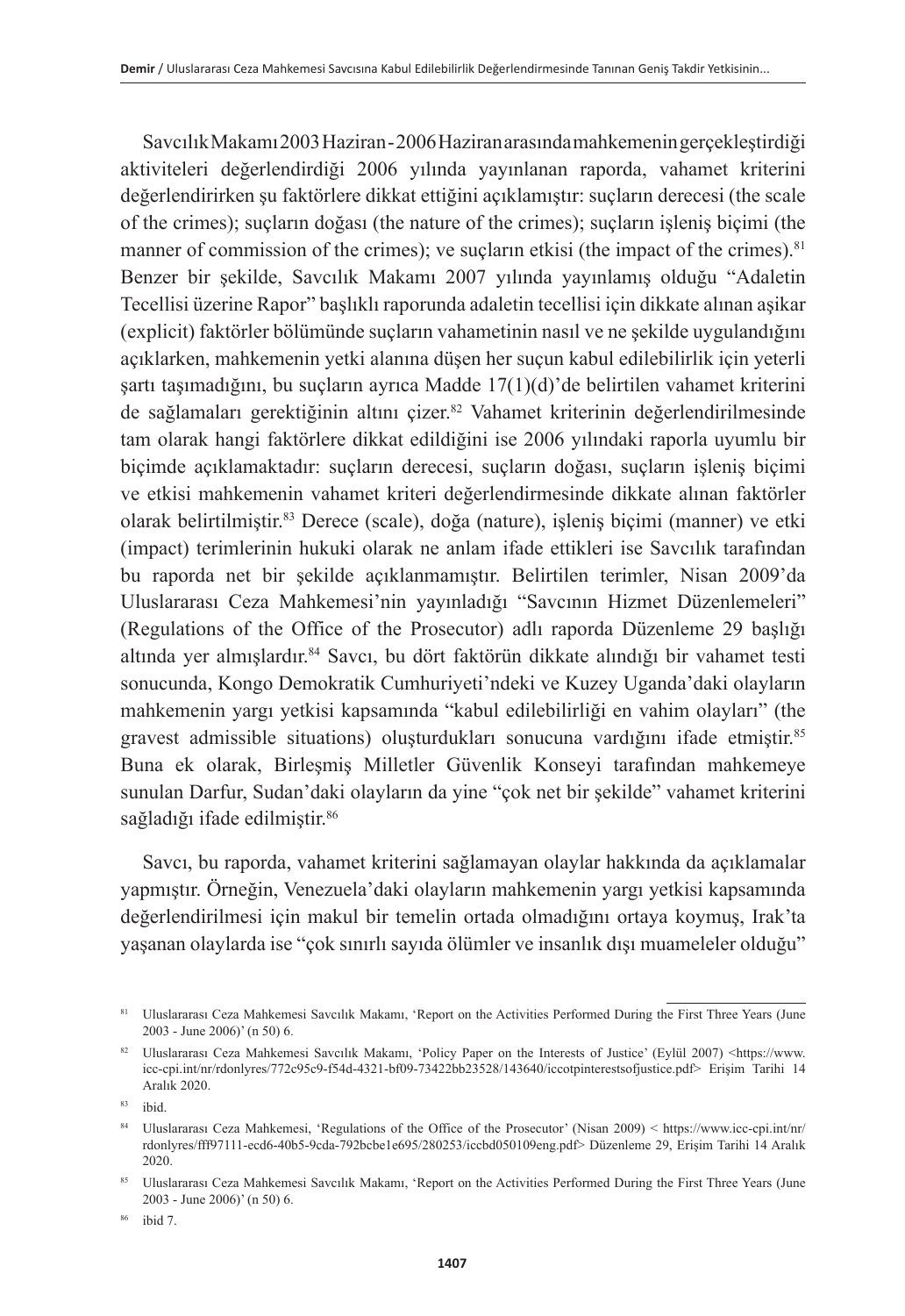gerekçesiyle gerekli vahametin oluşmadığını ileri sürmüştür.87 Raporda, "vahamet karşılaştırması" da yapılmaktadır. Uganda soruşturması hakkında bilgi veren Savcı, kendisine Uganda Hükümeti tarafından yönlendirilen (self-referral) olaylarda, Uganda Hükümetini bağımsız bir şekilde soruşturmayı yürüteceğine dair bilgilendirdiğini ifade etmektedir.<sup>88</sup> Sonrasında ise, Savcı yaptığı soruşturma sonucunda Kuzey Uganda'da Tanrı'nın Direniş Ordusu tarafından işlenen suçların bu bölgedeki "diğer grupların" işlediği suçlara kıyasla "daha vahim" olduğu sonucuna varmaktadır.89 Savcı, Uganda Hükümeti tarafından işlendiği iddia edilen suçların, Tanrı'nın Direniş Ordusu tarafından işlendiği iddia edilen suçlardan daha az vahim olmasını soruşturma açmama nedeni olarak sunmaktadır. Bu şekilde yapılan karşılaştırmaların ve değerlendirmelerin hem hukuki açıdan objektif kriterlere dayanmadığı hem de ilgili toplumlar nezdinde mahkemeye karşı bir güven oluşturmadığı açıktır.

Savcının "daha az vahim" yahut "daha çok vahim" değerlendirmeleri literatürde eleştirilmiştir. Savcının Roma Statüsünde öngörülen "yasal vahamet (legal gravity)" kriterini "göreceli vahamet (relative gravity)" ile karıştırdığı ve daha da kötüsü, dava kabul edilebilirlik incelemesi sırasında "göreceli vahamet"i, "yasal vahamet" ile ikame ettiği yönünde eleştiriler olmuştur.90 Bu durumu Schabas da ağır bir şekilde eleştirmiştir. Schabas'a göre, Irak'ta İngiliz askeri birliklerince öldürülen insan sayısının Kongo Demokratik Cumhuriyeti'nde öldürülen binlerce insanla karşılaştırılması ve bunun üzerine Irak'ta yaşananların "yeterince vahim olmaması (not grave enough)" sonucu, Savcının ortaya koyduğu hatalı bir değerlendirmenin neticesidir.91 Vahamet değerlendirmesi karşılaştırmalar üzerinden değil, eldeki davanın kendi başına tüm boyutlarıyla incelenmesi ile gerçekleştirilmelidir. Karşılaştırmalar üzerinden yapılan bir vahamet testi, birbirinden ziyadesiyle farklı koşulların (context), olayların ve suçların birbiriyle karşılaştırılması ve karıştırılması ile sonuçlanarak yanlış değerlendirmelere yol açma riski içerir.

Ayrıca, "daha az vahim" olarak addedilen Uganda Hükümetinin işlediği suçlar üzerine mahkeme ile sivil toplum örgütleri arasında bir fikir birliği mevcut değildir. İnsan Hakları İzleme Örgütü, Uluslararası Ceza Mahkemesi Savcısının Uganda Hükümeti askerlerince işlenen suçları görmezden gelmemesi gerektiği yönünde fikir beyan etmiştir.92 Örgüte göre, Uganda Hükümeti askerleri (Ugandan People's Defense Forces – UPDF) hukuk dışı ölümlere neden olmuş, toplu tecavüzler geçekleştirmiş,

<sup>87</sup> ibid 10.

<sup>88</sup> ibid 14.

<sup>89</sup> ibid.

<sup>90</sup> Susana Sã and Katherine A Cleary, 'The Gravity Threshold of the International Criminal Court' (2008) 23 American Journal of International Law 807; Ignaz Stegmiller, 'The Gravity Threshold under the ICC Statute: Gravity Back and Forth in Lubanga and Ntaganda' (2009) 9 International Criminal Law Review 547.

<sup>91</sup> Schabas (n 22) 741.

<sup>92</sup> Human Rights Watch, 'ICC: Investigate All Sides in Uganda' (Şubat 2004) <https://www.hrw.org/news/2004/02/04/iccinvestigate-all-sides-uganda>. (yazarın çevirisi) Erişim Tarihi 14 Aralık 2020.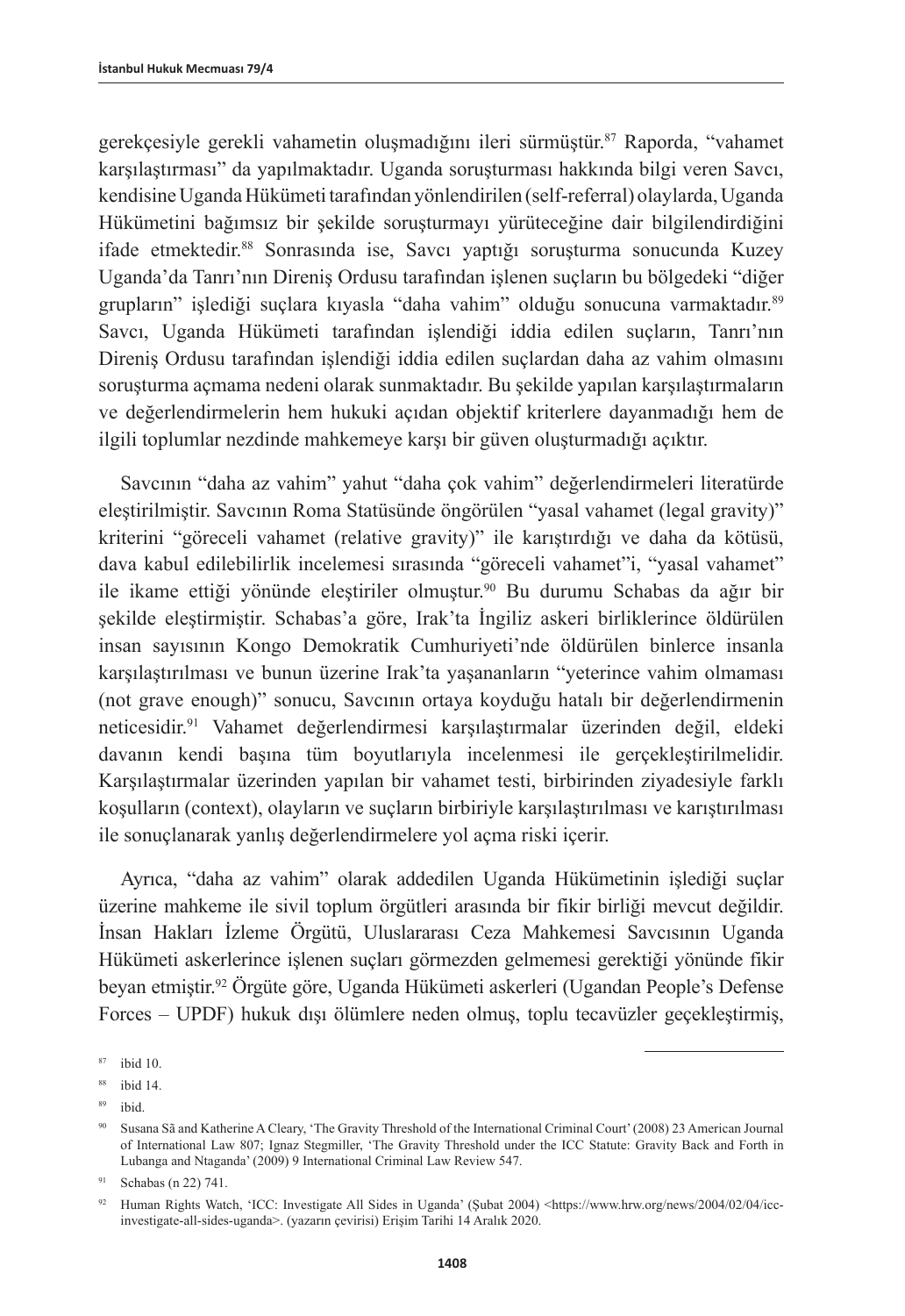bir milyondan fazla sivili zorla yerinden etmiş ve 15 yaş altı çocukları hükümet milis kuvvetlerine almıştır.93 Benzer şekilde Uluslararası Af Örgütü de, mahkemenin inceleme altına aldığı suçlara Uganda Hükümeti askerleri (UPDF) tarafından işlenen suçların da dahil edilmesi gerektiğini savunmuştur.<sup>94</sup> Tüm bu suçların savaş suçları veya insanlığa karşı suçlar kapsamına girmesi ve Uluslararası Ceza Mahkemesi'nin yetki alanında bulunması nedeniyle Uganda Hükümetinin de mahkeme tarafından soruşturulması gerekmektedir.95 Ancak, Savcı yayınladığı raporda bu suçları "daha az vahim" olarak nitelemiş ve soruşturma yürütmemeyi tercih etmiştir. Roma Statüsündeki vahamete ilişkin maddelerdeki (Madde 17(1)(d) ve Madde 53(1)(c)) muğlaklık ve bunun sonucu olarak da Savcıya tanınan geniş takdir yetkisinin uygulamaya yansımaları, mahkemenin temel prensipleri olan tamamlayıcılık ve mahkemenin tarafsızlığı ilkelerini zedelemekte ve mahkemenin meşruiyetini zayıflatmaktadır.

Savcılık 2013 yılında yayınladığı raporla vahamet testinde dikkate alınan suçun derecesi, (scale), suçun doğası (nature), suçun işleniş biçimi (manner) ve suçun etkisi (impact) terimlerinin hukuki olarak ne anlam ifade ettiğini şu şekilde açıklayarak değerlendirme aşamasına şeffaflık getirmeyi amaçlamıştır:

- *(a) Suçun derecesi*, suçtan doğrudan ve dolaylı etkilenen mağdurların sayısı, suçtan doğan zararın kapsamı, özellikle mağdurların ve ailelerinin uğradığı fiziksel veya psikolojik zarar, veya suçların coğrafi veya zamansal yayılımı üzerinden değerlendirilir.<sup>96</sup>
- *(b) Suçların doğası*, her bir suçun spesifik unsurlarına örneğin öldürme, tecavüz ve cinsel şiddeti içeren diğer suçlara ve çocuklara karşı işlenen suçlara, işkenceye (persecution), veya bir grubun yok olmasına yol açacak koşulların yaratılmasına işaret eder. 97
- *(c) Suçların işleniş biçiminde*, suçun işlenişinde kullanılan yöntemlere, failin niyetine ve iştirak derecesine, suçların ne dereceye kadar sistematik olduğuna ya da bir plandan mı yahut organize edilmiş bir politikadan (policy) mı doğduğuna, yoksa gücün kötüye kullanımından veya resmi yetkiden mi doğduğuna, gaddarlık (cruelty) unsurları olup olmadığına, mağdurların güçsüzlüğüne (vulnerability), ve ayrımcılığı içeren herhangi bir güdünün, veya grubun yok edilmesi için kullanılan tecavüz ve cinsel şiddetin olup olmadığına bakılır.98
- *(d) Suçların etkisi*, mağdurların çektikleri güçlükler (sufferings) ve artan güçsüzlükleri; aşılanan (instilled) korku, veya söz konusu toplulukların maruz bırakıldığı sosyal, ekonomik, ve çevresel zarar üzerinden değerlendirilir.<sup>99</sup>

 $93$  ibid.

<sup>94</sup> Amnesty International, 'Uganda: First Ever Arrest Warrants by International Criminal Court - A First Step Towards Addressing Impunity' (Ekim 2005) <https://www.amnesty.org/download/Documents/80000/afr590082005en.pdf>. (yazarın çevirisi) Erişim Tarihi 14 Aralık 2020.

<sup>95</sup> Kasaija Phillip Apuuli, 'The International Criminal Court (ICC) and the Lord's Resistance Army (LRA) Insurgency in Northern Uganda' (2004) 15 Criminal Law Forum 391, 405.

<sup>96</sup> Uluslararası Ceza Mahkemesi Savcılık Makamı, 'Policy Paper on Preliminary Examinations' (Kasım 2013) <[https://www.](https://www.icc-cpi.int/iccdocs/otp/otp-policy_paper_preliminary_examinations_2013-eng.pdf) [icc-cpi.int/iccdocs/otp/otp-policy\\_paper\\_preliminary\\_examinations\\_2013-eng.pdf](https://www.icc-cpi.int/iccdocs/otp/otp-policy_paper_preliminary_examinations_2013-eng.pdf)> paragraf 62 (yazarın çevirisi) Erişim Tarihi 14 Aralık 2020.

<sup>97</sup> ibid paragraf 63 (yazarın çevirisi)

ibid paragraf 64 (yazarın çevirisi)

ibid paragraf 64 (yazarın çevirisi)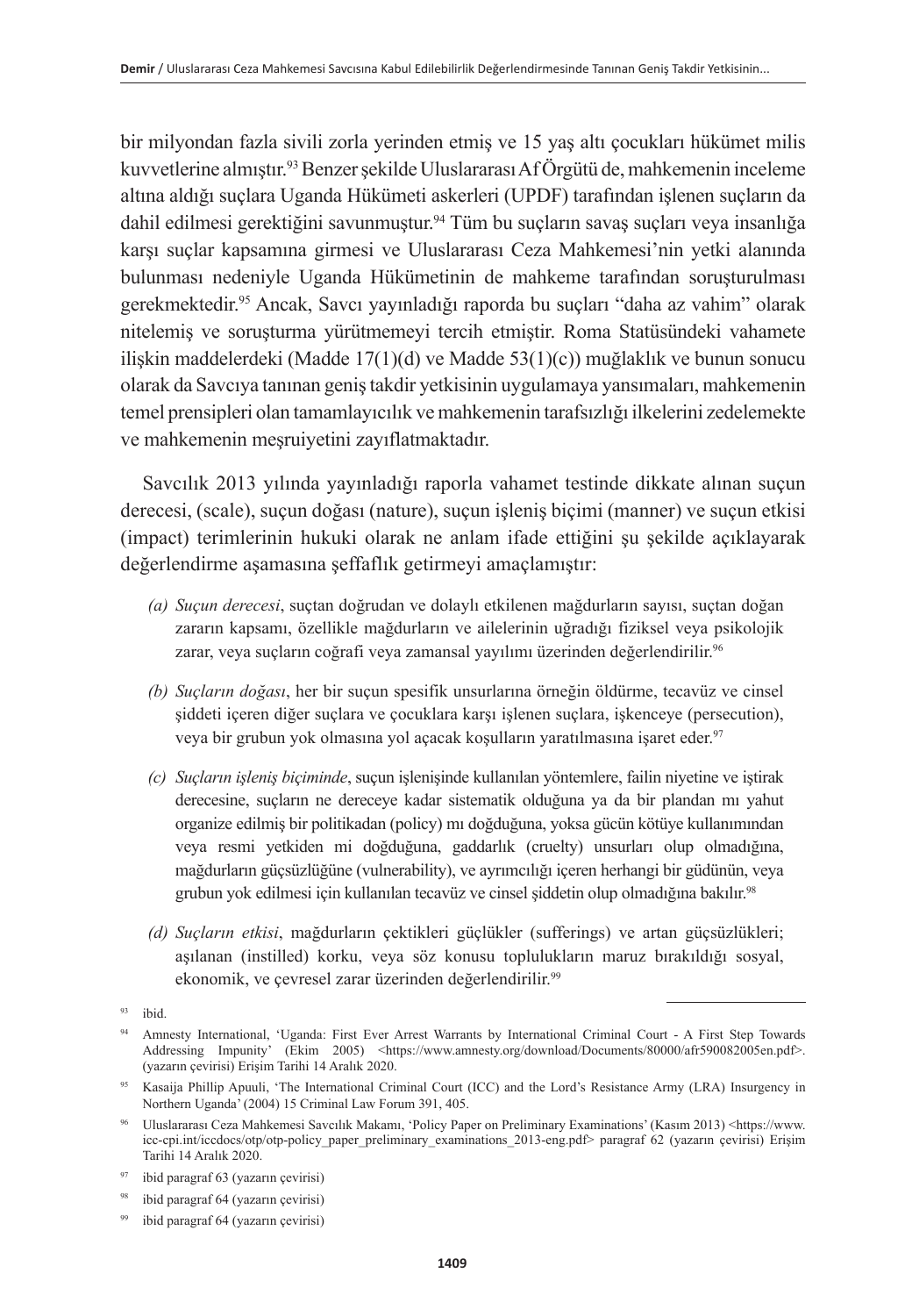Görüldüğü üzere, bu raporla Savcılık, Uluslararası Ceza Mahkemesi'ne kabul edilebilirlik şartlarına şeffaflık sağlamayı ve dolayısıyla mahkemenin meşruiyetini güçlendirmeyi amaçlamıştır. Bu faktörlerin uygulamada bir şeffaflık getirip getirmeyeceği ise ancak zamanla ortaya çıkacaktır.

Vahametin anlamı ve kapsamı Roma Statüsünde net bir şekilde ortaya konmadığı için, Uluslararası Ceza Mahkemesi'nin vahamet değerlendirmesi yaptığı kararların incelenmesi bu kavramı anlamaya yardımcı olabilir. Makalenin geri kalanında, vahametin kabul edilebilirlik değerlendirmesi aşamasında merkeze alındığı davalardan olan Kongo Demokratik Cumhuriyeti vatandaşları olan Lubanga ve Ntaganda'nın 2006 yılında gerçekleşen davaları incelenecektir. Bu inceleme ile vahametin Uluslararası Ceza Mahkemesi Savcı ve Hakimleri tarafından nasıl değerlendirildiğinin somut bir örnek üzerinden netleştirilmesi amaçlanmaktadır. Vahamet değerlendirilmesinin hem olay hem de dava aşamasında ele alındığı farklı davalar da olmakla birlikte, Lubanga ve Ntaganda davaları mahkemenin vahamet kavramının çerçevesini çizerken kendi içinde de ortaya çıkan anlayış farklılıklarını göstermesi açısından bu makale için önem arz etmektedir.

Lubanga ve Ntaganda davalarında Uluslararası Ceza Mahkemesi'nin Ön-Yargılama Mahkemesi (Pre-Trial Chamber), Savcının vahim olarak değerlendirdiği bu iki olayı bir de kendisi vahamet testinden geçirmiştir. Ön-Yargılama Mahkemesi tutuklama ve celpname çıkarmak, ve ayrıca soruşturma aşamasında kişilerin hak ve özgürlüklerini güvence altına almakla yükümlüdür. Bu mahkemeye göre vahamet değerlendirilmesi iki aşamada yapılmalıdır: olayın soruşturulmasına başlama aşamasında ve dava asamasında.<sup>100</sup> Bu mahkemeye göre vahamet değerlendirilmesi yapılırken su 3 husus dikkate alınmalıdır:

- 1) Dava konusu davranışlar sistematik veya büyük ölçekli olmalıdırlar. Suç oluşturan münferit olaylar herhangi bir vahamet ortaya koymadığından, mahkemenin yargı yetkisi dışında kalırlar.<sup>101</sup>
- 2) Dava konusu davranışlar uluslararası kamuoyunda "sosyal bir alarm" durumu yaratmalıdırlar. Savcının olay seçiminde, kamuoyunda bir alarm durumunun olup olmadığı vahamet ile yakından ilişkili bir faktördür.<sup>102</sup>
- 3) Ön-Yargılama Mahkemesinin görüşüne göre, vahamet testi, Mahkemenin sadece, "işlenen suçlarda sorumluluğu en çok olan en yüksek kademedeki liderleri" yargılamasını gerektirmektedir.103 Mahkemenin yaptığı bu değerlendirme sonucunda Ntaganda'nin en yüksek kademedeki yetkililerden biri olmadığı için serbest bırakılması önerilmektedir.

<sup>100</sup> Uluslararası Ceza Mahkemesi, 'Kongo Demokratik Cumhuriyeti Olayı' Ön-Yargılama Mahkemesi Kararı, No: ICC-01/04- 01/07 (Şubat 2006) [https://www.icc-cpi.int/RelatedRecords/CR2008\\_04184.PDF](https://www.icc-cpi.int/RelatedRecords/CR2008_04184.PDF) paragraf 45, Erişim Tarihi 14 Aralık 2020.

<sup>101</sup> ibid paragraf 47.

<sup>102</sup> ibid paragraf 47.

<sup>103</sup> ibid paragraf 51.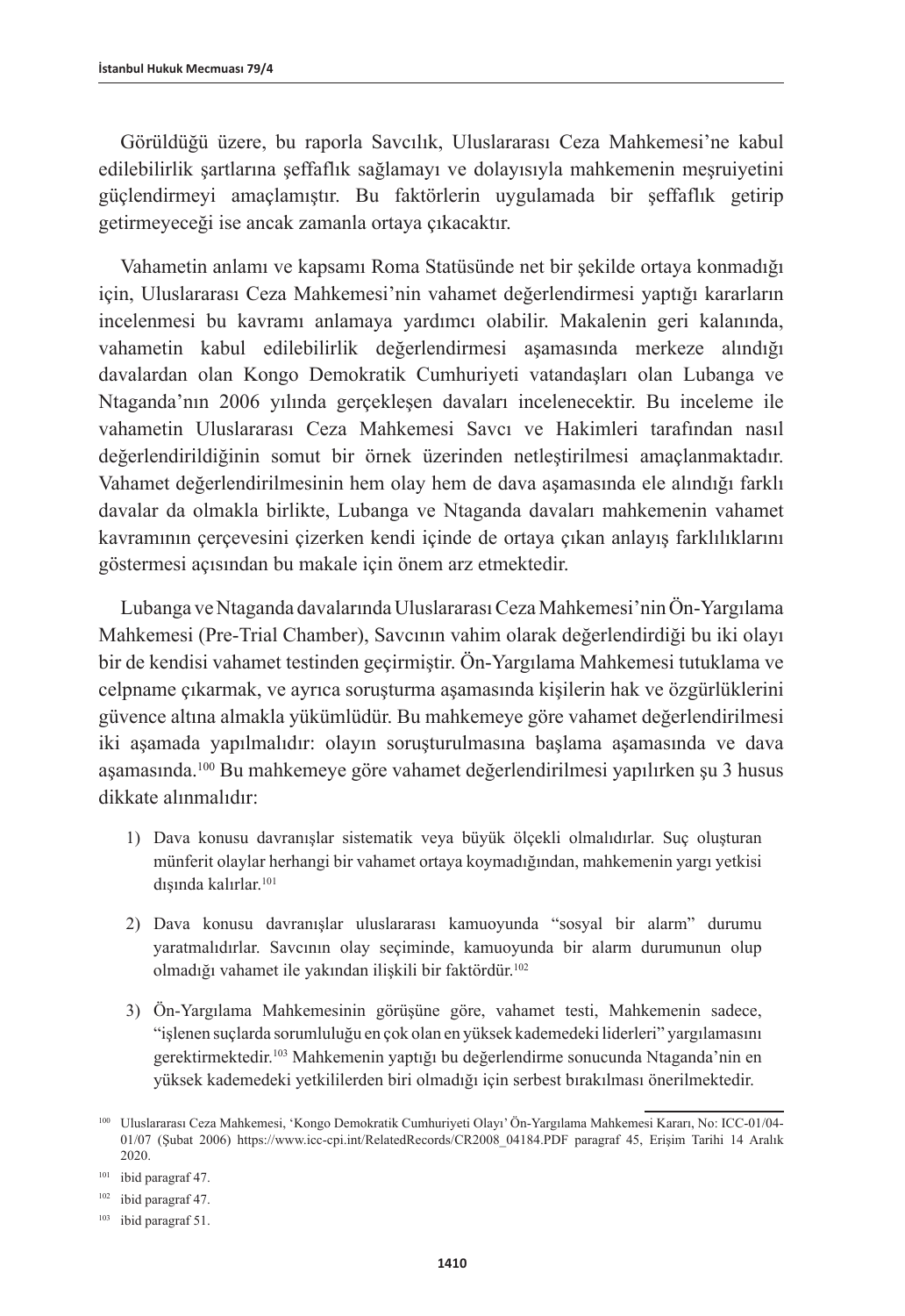Ön-Yargılama Mahkemesinin ortaya koyduğu bu kriterler, Uluslararası Ceza Mahkemesi'nin dayandığı Roma Statüsünde veya Statünün hazırlanması aşamasında devlet temsilcilerinin ortaya koyduğu çalışmalarda (*travaux préparatoires*) kesinlikle yer almamaktadır. Mahkeme tamamen inisiyatif kullanarak vahametin kendisi tarafından nasıl anlaşıldığına ve kamuoyu tarafından da nasıl anlaşılması gerektiğine yönelik bir rehber hazırlama çabasına girişmiştir. Fakat Ön-Yargılama Mahkemesinin bu değerlendirmesi her ne kadar tamamlayıcılık ilkesi ile uyumlu bir şekilde taraf devletlerin yargılamalardaki rolünü artırma potansiyeline haiz olsa da, bu kriterlerin en yüksek kademede yer almayan yetkililerin işlediği suçların cezasız kalmasına (impunity) sebep olma ihtimali vardır.104 Nitekim, vahametin bu şekilde değerlendirilmesi ve tanımlanması Uluslararası Ceza Mahkemesi Temyiz Mahkemesi (Appeals Chamber) tarafından reddedilmiştir.

Temyiz Mahkemesi, üç faktörü de derinlemesine incelemiş ve faktörlerin tümünü vahametin yorumlanmasında Ön-Yargılama Mahkemesinin yaptığı hatalar olarak değerlendirmiştir. Temyiz Mahkemesi, kararında, bu üç faktörü birer birer açıklayarak reddetmiştir. Öncelikli olarak, Temyiz Mahkemesine göre dava konusu davranışların sistematik ve büyük ölçekte olması Ön-Yargılama Mahkemesinin Roma Statüsüne aykırı şekilde ortaya koyduğu bir yorumlamadır. Roma Statüsü Madde 8(1)'e göre:

#### Madde 8

1. Bir plan veya politikanın ya da bu tarz suçların büyük çapta işlenmesinin bir parçası olarak işlenmesi başta olmak üzere, Mahkemenin savaş suçları üzerinde yargı yetkisi vardır.105

Temyiz Mahkemesi, bu maddede yer alan "başta olmak üzere (in particular when)" ifadesinin Ön-Yargılama Mahkemesi tarafından yanlış ve dar bir kapsamda yorumlandığına dikkat çeker.106 Statü, bir plan yahut politika dahilinde veya geniş çaptaki sistematik ve büyük ölçekteki suçlar *başta olmak üzere* diyerek, bu suçlar dışındaki suçların da mahkemenin yargı yetkisine dahil olabileceğini ortaya koymaktadır. Dolayısıyla Temyiz Mahkemesi, alt mahkemenin Statüde yer almayan "sistematik" kelimesini kullanarak, olması gerekenden daha yüksek bir eşik belirlediğini ileri sürer.107 Dolayısıyla Ön-Yargılama mahkemesinin Roma Statüsüne aykırı ve Uluslararası Ceza Mahkemesi'nin yetkisini kısıtlayıcı yönde bir vahamet değerlendirmesi yaptığı sonucuna ulaşılmıştır.

<sup>104</sup> Linda M Keller, 'The Practice of the International Criminal Court: Comments on the Complementarity Conundrum' (2010) 8 Santa Clara Journal of International Law 199, 215.

<sup>105</sup> Uluslararası Ceza Mahkemesi Roma Statüsü (n 31).

<sup>106</sup> Uluslararası Ceza Mahkemesi, 'Kongo Demokratik Cumhuriyeti Olayı' Temyiz Mahkemesi Kararı, No: ICC-01/04 (Ocak 2011) [<https://www.icc-cpi.int/CourtRecords/CR2011\\_01426.PDF](https://www.icc-cpi.int/CourtRecords/CR2011_01426.PDF)> paragraf 46, Erişim Tarihi 14 Aralık 2020.

<sup>107</sup> ibid.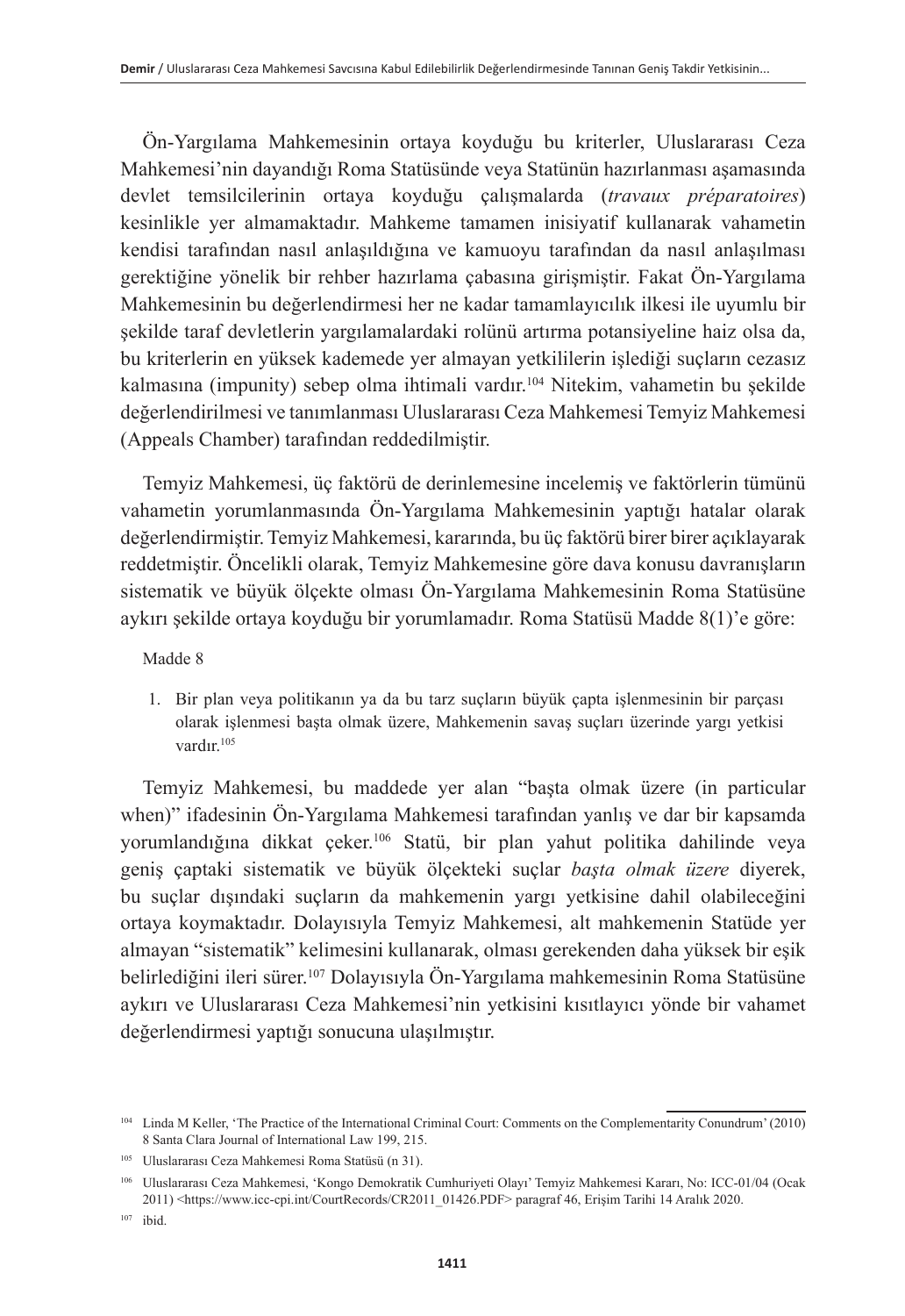Alt mahkemenin vahamet değerlendirmesinde dikkate aldığı ikinci kriter olan sosyal alarm kriterini de Temyiz Mahkemesi reddetmiştir. Temyiz Mahkemesi, dava konusu davranışların uluslararası kamuoyunda "sosyal bir alarm" yaratması gerekliliğini sübjektif bir durum olarak değerlendirmiştir.108 Mahkemeye göre, bir olaya karşı uluslararası kamuoyunun tepki gösterip göstermemesi, bu durumun vahim olup olmadığını belirlemez.109 Nitekim, "uluslararası kamuoyu" gibi tanımı muğlak olan bir topluluğun tepkisinin Uluslararası Ceza Mahkemesi'nin kabul edilebilirlik değerlendirmesinde yer almaması yerinde bir karardır. Aynı şekilde, "sosyal alarm" ifadesi de yine sübjektif ve tanımı muğlak bir ifadedir. Bir olayın kim için sosyal bir alarm durumu teşkil ettiği, kim için teşkil etmediği çoğu zaman politik saikler doğrultusunda belirlenmektedir. Bu nedenle, mahkemenin bu şekilde bir ifadeyi kabul edilebilirlik değerlendirmesine dahil etmesi mahkemenin politikleşmesine yönelik eleştirileri güçlendirecek bir sonuca yol açabilirdi.

Üçüncü olarak, Ön-Yargılama Mahkemesi, Savcının bir olay veya dava üzerine kabul edilebilirlik değerlendirmesi yaptığı aşamada, mahkeme önüne getirilen suçluların "en üst düzey yetkililer" olması şartını araması gerektiğini belirtmiştir. Ancak bu durum Roma Statüsünde yer alan bir şart olmadığından bu kriter de Temyiz Mahkemesi tarafından Roma Statüsüne aykırı olduğu gerekçesiyle reddedilmiştir. Roma Statüsü Giriş bölümü Paragraf 4'te belirtildiği üzere, "çok ciddi suçların cezasız kalmaması ve ulusal düzeyde ve uluslararası iş birliğinin güçlendirilmesi suretiyle, bu suçların etkin bir şekilde kovuşturulmasının, güvence altına alınması" amacıyla Mahkeme kurulmuştur.<sup>110</sup>

Maddede belirtildiği üzere, Uluslararası Ceza Mahkemesi "çok ciddi suçları (most serious crimes)" kovuşturmak amacıyla kurulmuştur. Bu ciddi suçların kovuşturulması için bu suçların en üst kademedeki kişiler tarafından işlenmesi zorunluluğu yoktur. Dolayısıyla ciddi suçların üst kademelerde olmayan yetkililer tarafından işlenmesi, bu suçların cezasız kalmasını, Roma Statüsüne göre, gerektirmez. Temyiz Mahkemesi, ciddi bir suçu orta kademedeki bir yetkilinin işlemesi durumunda, alt mahkemenin bu kriterinin "yıkıcı (devastating) sonuçlara yol açabileceğinin" altını çizer.111 Bu durum, suçu işleyen kişinin "en yüksek yetkili" olmaması halinde mahkemenin yargı yetkisini kullanamamasına yol açar. Temyiz Mahkemesine göre, bu faktör, Uluslararası Ceza Mahkemesi'ni Roma Statüsüne aykırı bir biçimde "ancak aşırı sınırlı şekilde tanımlanmış bir kategorideki insanları" yargılayabilecek duruma sokmaktadır.<sup>112</sup> Dolayısıyla, mahkemenin uluslararası suçları soruşturma ve kovuşturma kapasitesini kurucu sözleşmesine aykırı biçimde sınırlayan bu faktörün

<sup>112</sup> ibid.

<sup>108</sup> ibid paragraf 49.

<sup>109</sup> ibid.

<sup>110</sup> Uluslararası Ceza Mahkemesi Roma Statüsü (n 31).

<sup>111</sup> Uluslararası Ceza Mahkemesi, 'Kongo Demokratik Cumhuriyeti Olayı' Temyiz Mahkemesi Kararı (n 106) paragraf 36.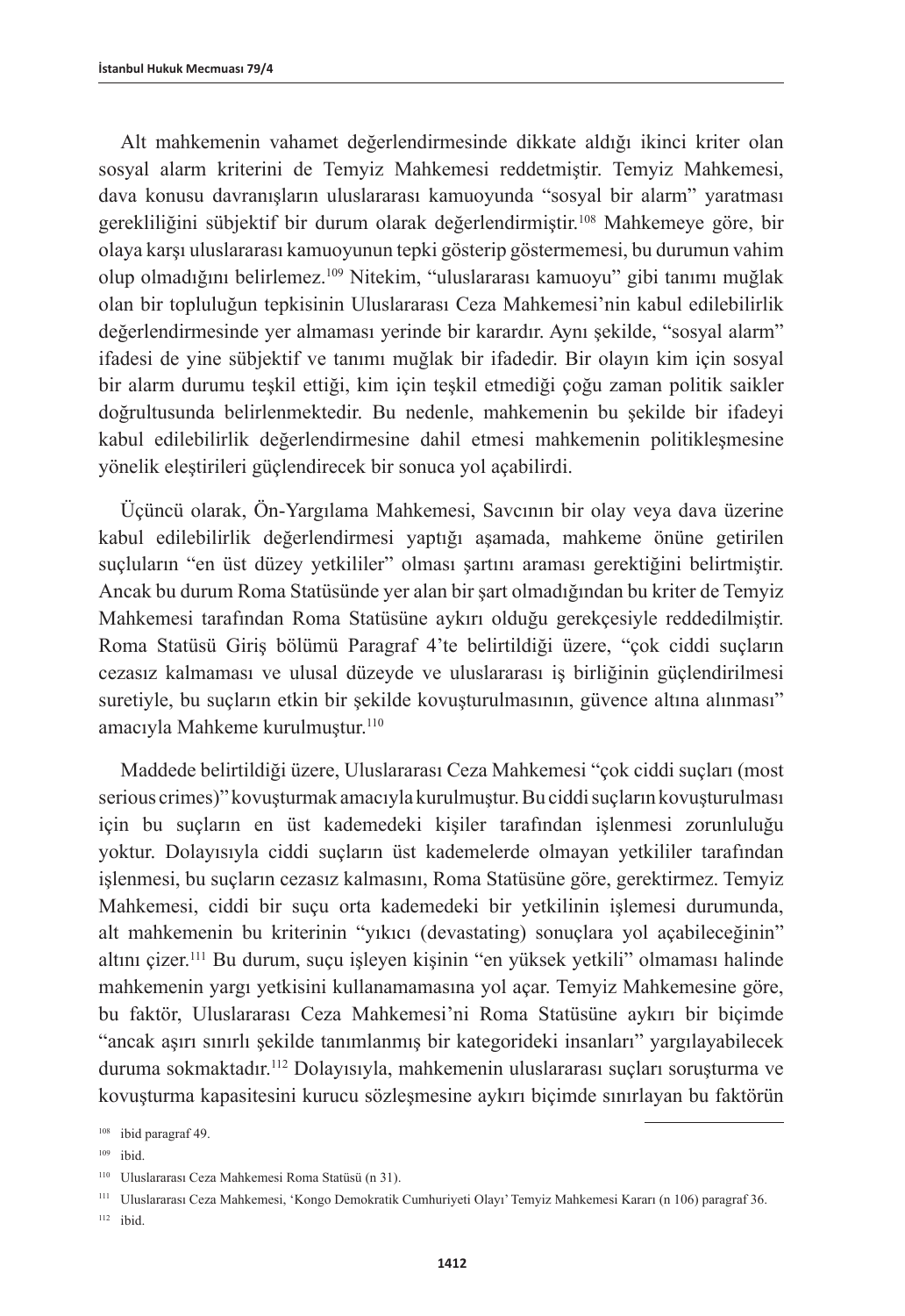Temyiz Mahkemesi tarafından reddi yerinde bir karardır. Aksi yöndeki bir karar, mahkemenin caydırıcı (deterrent) rolüne zarar verebilirdi.113

Lubanga ve Ntaganda davaları akademik literatürde de ziyadesiyle tartışılmıştır. Ön-Yargılama Mahkemesinin, Roma Statüsünün dışına çıkarak Uluslararası Ceza Mahkemesi'nin vahamet değerlendirmesindeki yetkisini kısıtlayıcı ve daraltıcı bir yorumlama yoluna gitmesi eleştirilere yol açmıştır.114 Aşağı ve orta kademelerdeki yetkililerin işledikleri suçların da mahkemenin yargı yetkisi kapsamında olması, Savcının yayınladığı (ve yukarıda da incelenen) raporlarla uyumlu olarak görülmüş ve Ön-Yargılama Mahkemesinin kararının Savcının raporlarıyla çelişkili olduğu ortaya konmuştur.115 Literatürde Temyiz Mahkemesinin kararı genel olarak kabul görse de, bu kararın tek eksik yönü vahamet testinde nelerin dikkate alınması gerektiği mevzusunda Temyiz Mahkemesinin sessizliği olmuştur.116 Temyiz Mahkemesi anlamı ve içeriği muğlak olan bu kavramı netleştirmek adına bir adım atmamış ve kavramın nasıl şekillendirilip nasıl somutlaştırılacağını yine Savcının inisiyatifine bırakmıştır. Bununla birlikte, incelenen dava örneği göstermektedir ki vahametin nasıl değerlendirileceği Uluslararası Ceza Mahkemesi tarafından da üzerinde uzlaşılan bir konu değildir. Mahkemenin farklı birimleri farklı faktörleri önermekte ve savunmakta iken, birimler arası anlayış farklılıkları net bir şekilde gözlemlenebilmektedir.

#### **IV. Sonuç**

Uluslararası Ceza Mahkemesi'nin kurucu sözleşmesi olan Roma Statüsünde kabul edilebilirlik şartlarının muğlak bir şekilde düzenlendiği görülmektedir. Sözleşmelerin, özellikle de taraf devlet sayısı fazla olması amaçlanan sözleşmelerin, hazırlık aşamaları sırasında temel kavramların veya şartların muğlak bırakılması sık rastlanan bir durumdur. Bir sözleşmenin ortaya koyduğu amaçlara aykırı bir biçimde yorumlanması ve sözleşmenin tanıdığı yetkilerin politik saikler doğrultusunda kullanılması hem sözleşmenin hem de sözleşmenin uygulayıcılarının meşruiyetinin sarsılmasına neden olabilmektedir. Bu makale, Roma Statüsünü bu kapsamda değerlendirmiştir.

Makalede, Uluslararası Ceza Mahkemesi Savcısının, mahkemenin politikleştiği ve dolayısıyla meşruiyetini yitirdiği iddialarında oynadığı rolün altı çizilmiştir. Savcıya kabul edilebilirlik değerlendirmesi konusunda sözleşme tarafından geniş bir takdir yetkisi tanındığı kesindir. Ancak, makalede tartışıldığı üzere, tanınan takdir yetkisinin

<sup>113</sup> Margaret M deGuzman, 'Choosing to Prosecute: Expressive Selection at the International Criminal Court' (2012) 33 Michigan Journal of International Law 265, 309.

<sup>114</sup> Stegmiller (n 90) 552.

<sup>115</sup> Mohamed M El Zeidy, 'The Gravity Threshold under the Statute of the International Criminal Court' (2008) 19 Criminal Law Forum 35, 49.

<sup>116</sup> M O'Brien, 'Prosecutorial Discretion as an Obstacle to Prosecution of United Nations Peacekeepers by the International Criminal Court: The Big Fish/Small Fish Debate and the Gravity Threshold' (2012) 10 Journal of International Criminal Justice 525, 539.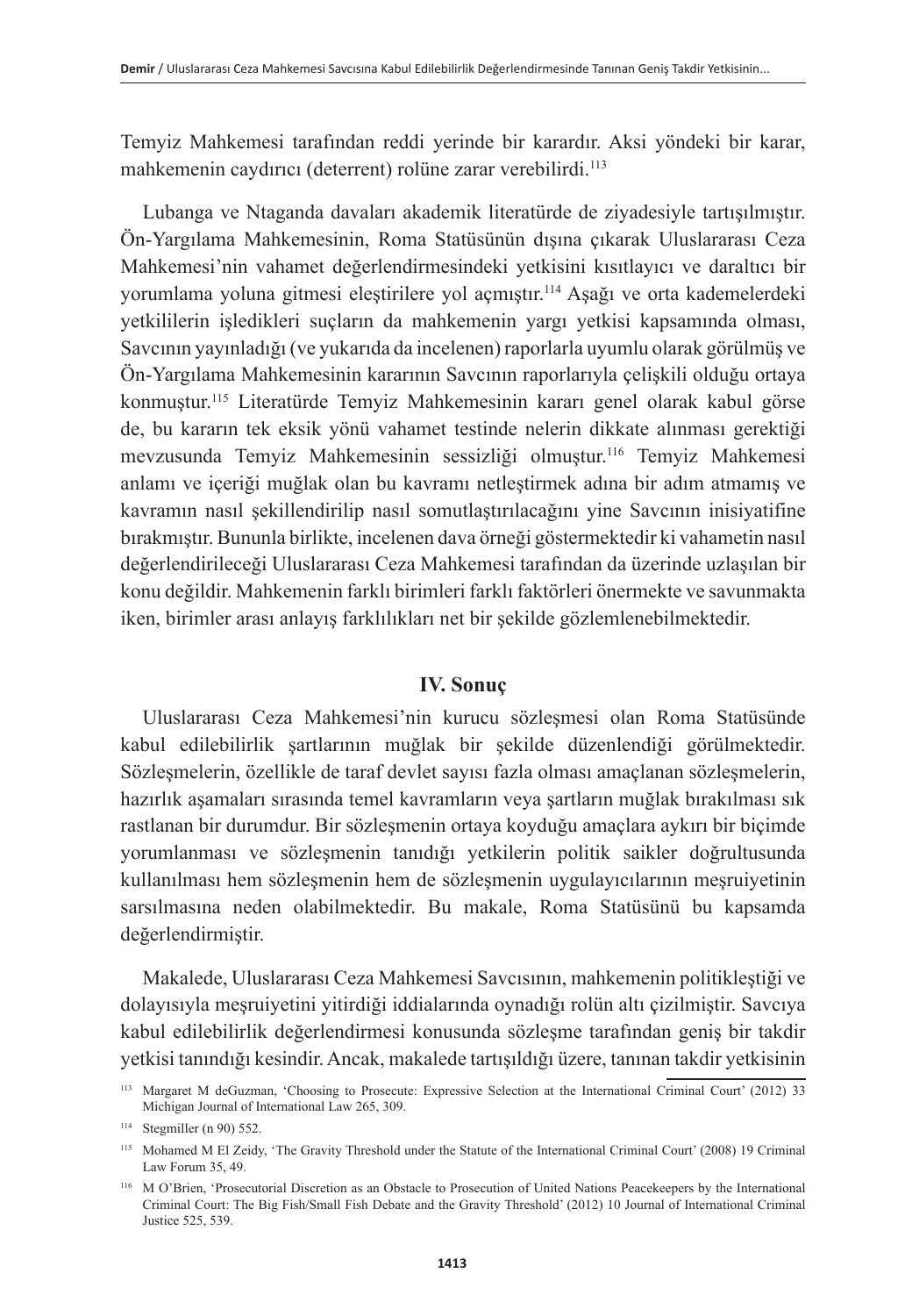uygulamada kullanılması problemler doğurmuştur. Makale, Savcının yetkisinde olan kabul edilebilirlik şartlarını iki ayrı bölümde ele almıştır. İlk olarak, Savcının Madde 17'de belirtilmiş olan isteklilik ve yeterlilik üzerinden yaptığı değerlendirmeler incelenmiş ve bu değerlendirmelerin pratikte nasıl uygulandığı örnek olay ve davalar üzerinden gösterilmiştir. Savcı, örneğin, suçları kovuşturmaya hem istekli hem de donanımlı bir taraf devletin başvurusunu (self-referral) kabul ederek Roma Statüsünün temel prensiplerinden olan tamamlayıcılık prensibine aykırı hareket etmiştir. Ayrıca Savcı, başvurusunu kabul ettiği devletlerde gerçekleşen çatışmaların sadece bir tarafına yönelik soruşturma ve kovuşturmalar yürütmektedir. Bu durum ise hem mahkemeyi devletlerin iç işlerinde ivme kazanmak için kullanılan bir araç haline dönüştürmekte hem de mahkemenin seçici, yanlı ve önyargılı bir şekilde hareket ettiği yönündeki iddiaları kuvvetlendirmektedir.

Makale, daha sonra Savcının takdir yetkisine bırakılmış olan vahamet testinin (Madde 17 ve Madde 53) ne anlama geldiğini ve pratikte Savcı tarafından nasıl değerlendirildiğini incelemiştir. Roma Statüsünde vahamete ilişkin herhangi bir açıklama bulunmamaktadır. Dolayısıyla kendisine yönlendirilen olaylar arasından hangi olayın vahim olarak addedilebileceği tamamen Savcının inisiyatifindedir. Savcının vahamete ilişkin değerlendirmeleri de benzer şekilde mahkemenin politik saikler doğrultusunda hareket ettiği yönündeki eleştirileri güçlendirmiş ve derinleştirmiştir. Her ne kadar bu eleştirilere bir cevap olarak Savcılık vahamet değerlendirmesini şeffaflaştırmak amacıyla çeşitli raporlar yayınlamış olsa da, makalede tartışıldığı üzere bu raporlar ile vahametin tam anlamıyla netlik kazandığını söylemek henüz mümkün değildir. Makalenin ele aldığı davalar göstermektedir ki Uluslararası Ceza Mahkemesi Savcısı, Ön-Yargılama Mahkemesi ve Temyiz Mahkemesi arasında da vahametin anlamına ve kapsamına yönelik büyük anlayış farklılıkları bulunmaktadır.

Uluslararası Ceza Mahkemesi Savcısının zor bir görevi olduğu kesindir. Dolayısıyla bu makale Savcının Roma Statüsü kapsamında kendisine verilen yetkileri kullanmakta yaşadığı güçlükleri kesinlikle göz ardı etmemektedir. Gerek başvuru sayısının fazla olması ve gerek mahkemenin kaynaklarının sınırlı olması, işlenen tüm uluslararası suçların Uluslararası Ceza Mahkemesi tarafından soruşturulmasını imkansız kılmaktadır. Bundan ötürü, Savcının Roma Statüsünün kendisine verdiği yetki kapsamında kabul edilebilirlik değerlendirmesine başvurarak mahkemeyi dava yükü nedeniyle işlemez duruma gelmekten kurtarması doğru ve yerinde bir uygulamadır. Bununla birlikte, Savcının olay ve dava seçiminde Roma Statüsünün ortaya koyduğu kriterleri uygulama ve değerlendirme yöntemlerinin, uluslararası kamuoyunda mahkemeye yönelik eleştirileri daha da derinleştirdiği de bir gerçektir. Roma Statüsündeki kabul edilebilirlik şartlarının Roma Statüsü prensiplerine uygun bir şekilde uygulanmadığı durumlar, Savcının seçici, yanlı ve önyargılı bir şekilde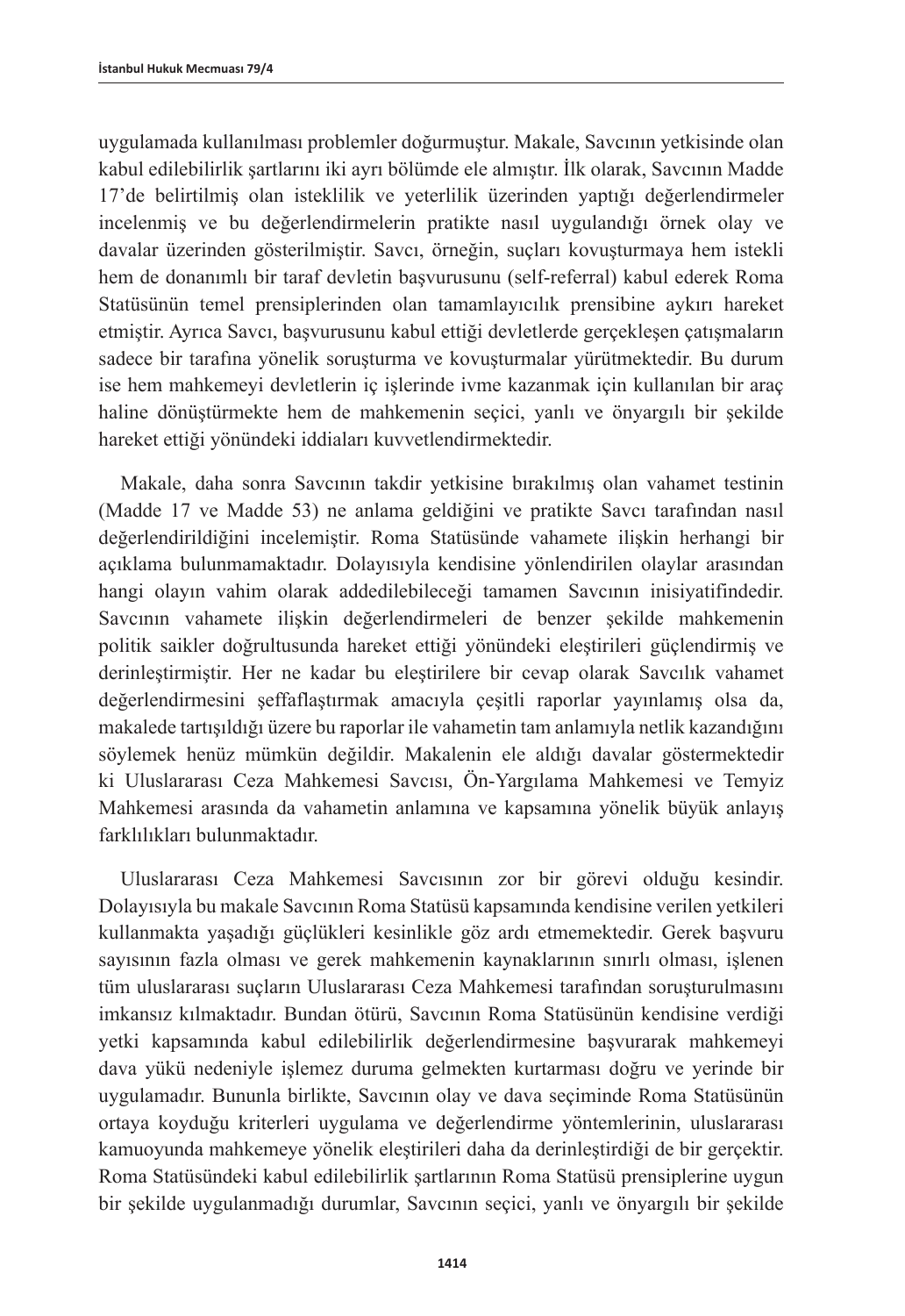hareket ettiği iddialarını doğurmuştur. Mahkemenin politik saikler doğrultusunda hareket etmediğinin ispatı ve uluslararası kamuoyu nezdinde mahkemenin meşruiyetinin güçlendirilmesi için Savcının kendisine tanınan geniş takdir yetkisini daha objektif, şeffaf, tutarlı ve hakkaniyetli kullanması gerekmektedir.

**Hakem Değerlendirmesi:** Dış bağımsız. **Çıkar Çatışması:** Yazar çıkar çatışması bildirmemiştir. **Finansal Destek:** Yazar bu çalışma için finansal destek almadığını beyan etmiştir.

**Peer-review:** Externally peer-reviewed. **Conflict of Interest:** The author has no conflict of interest to declare. **Grant Support:** The author declared that this study has received no financial support.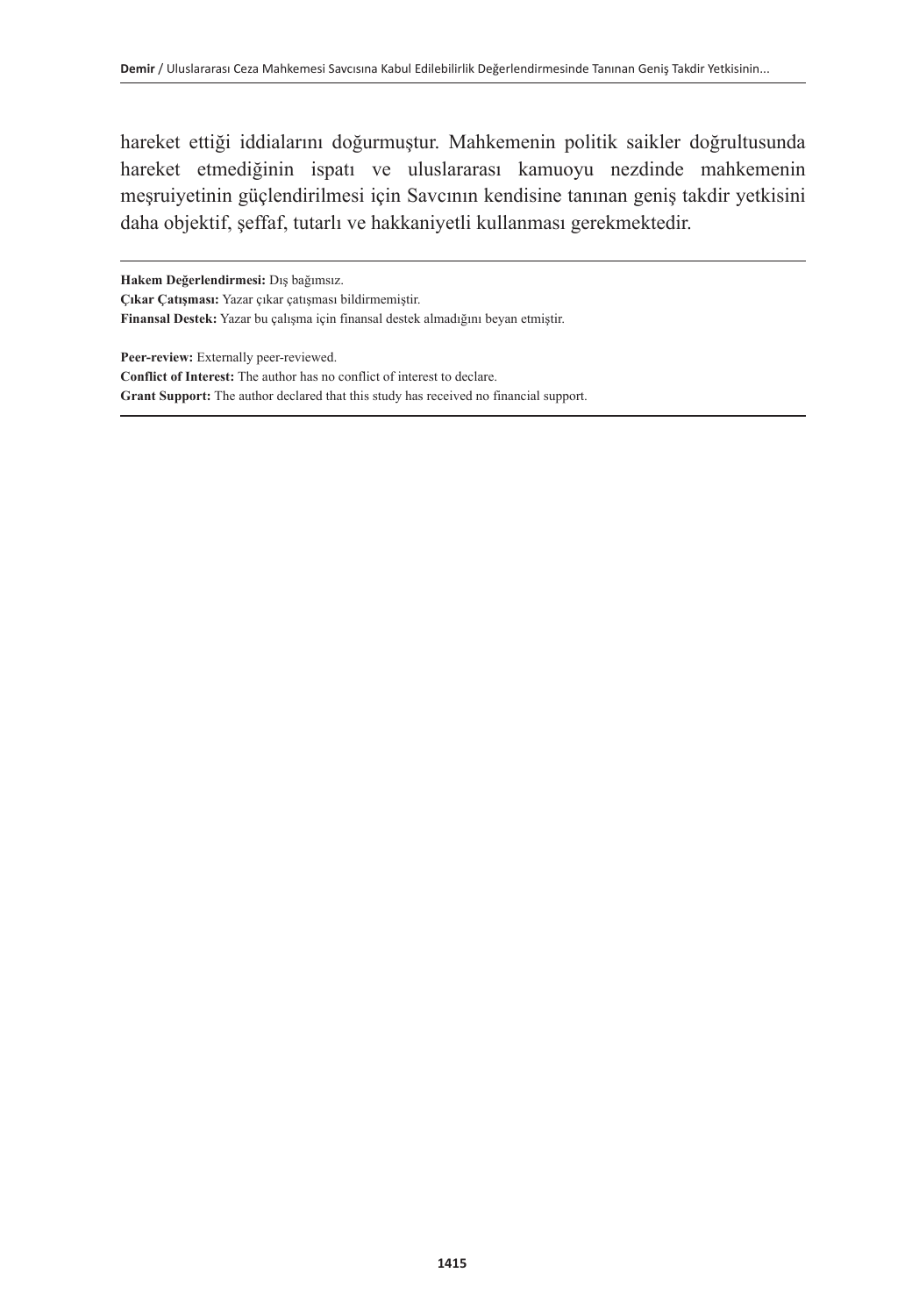#### **Bibliyografya/Bibliography**

- Ainley K, 'The International Criminal Court on Trial' (2011) 24 Cambridge Review of International Affairs 309.
- Akhavan P, 'The Lord's Resistance Army Case: Uganda's Submission of the First State Referral to the International Criminal Court' (2005) 99 American Journal of International Law 403.

——, 'Self-Referrals Before the International Criminal Court: Are States the Villains or the Victims of Atrocities?' (2010) 21 Criminal Law Forum 103.

- Aksar Y, 'Uluslararası Ceza Mahkemesi ve Amerika Birleşik Devletleri (ABD)' (2003) 52 Ankara Üniversitesi Hukuk Fakültesi Dergisi 125.
- Alibaba A, 'Uluslararası Ceza Mahkemesinin Kuruluşu' (2000) 49 Ankara Üniversitesi Hukuk Fakültesi Dergisi 181.
- Amnesty International, 'Uganda: First Ever Arrest Warrants by International Criminal Court A First Step Towards Addressing Impunity' (Ekim 2005) <https://www.amnesty.org/download/ Documents/80000/afr590082005en.pdf>
- Apuuli KP, 'The International Criminal Court (ICC) and the Lord's Resistance Army (LRA) Insurgency in Northern Uganda' (2004) 15 Criminal Law Forum 391.
- Arsanjani MH and Reisman WM, 'The Law-in-Action of the International Criminal Court' (2005) 99 American Journal of International Law 385.
- Azarkan E, 'Uluslararası Ceza Mahkemesi ile Eski Yugoslavya Uluslararası Ceza Mahkemesinin Karşılaştırmalı Analizi' (2004) 24 Milletlerarası Hukuk ve Milletlerarası Özel Hukuk Bülteni 211.
- Bekou O, 'A Case for Review of Article 88, ICC Statute: Strengthening a Forgotten Provision' (2009) 12 New Criminal Law Review 468.
- ——, 'Crimes at Crossroads: Incorporating International Crimes at the National Level' (2012) 10 Journal of International Criminal Justice 677.
- Bergsmo M, Bekou O and Jones A, 'Complementarity After Kampala: Capacity Building and the ICC's Legal Tools' (2010) 2 Goettingen Journal of International Law 791.
- Bikundo E, 'The International Criminal Court and Africa: Exemplary Justice' (2012) 23 Law and Critique 21.
- Bolton JR, 'The Risks and Weaknesses of the International Criminal Court from America's Perspective' (2001) 64 Law and Contemporary Problems 167.
- Branch A, 'Uganda's Civil War and the Politics of ICC Intervention' (2007) 21 Ethics & International Affairs 179.
- Buchan R, 'The Mavi Marmara Incident and the International Criminal Court' (2014) 25 Criminal Law Forum 465.
- Burke-White WW, 'Proactive Complementarity: The International Criminal Court and National Courts in the Rome System of Justice' (2008) 49 Harvard International Law Journal 53.
- Burke-White WW, 'Implementing a Policy of Positive Complementarity in the Rome System of Justice' (2008) 19 Criminal Law Forum 59.
- Cannon BJ, Pkalya DR and Maragia B, 'The International Criminal Court and Africa: Contextualizing the Anti-ICC Narrative' (2016) 2 African Journal of International Criminal Justice 6.
- Cole RJV, 'Africa's Relationship with the International Criminal Court: More Political than Legal' 14 Melbourne Journal of International Law 1.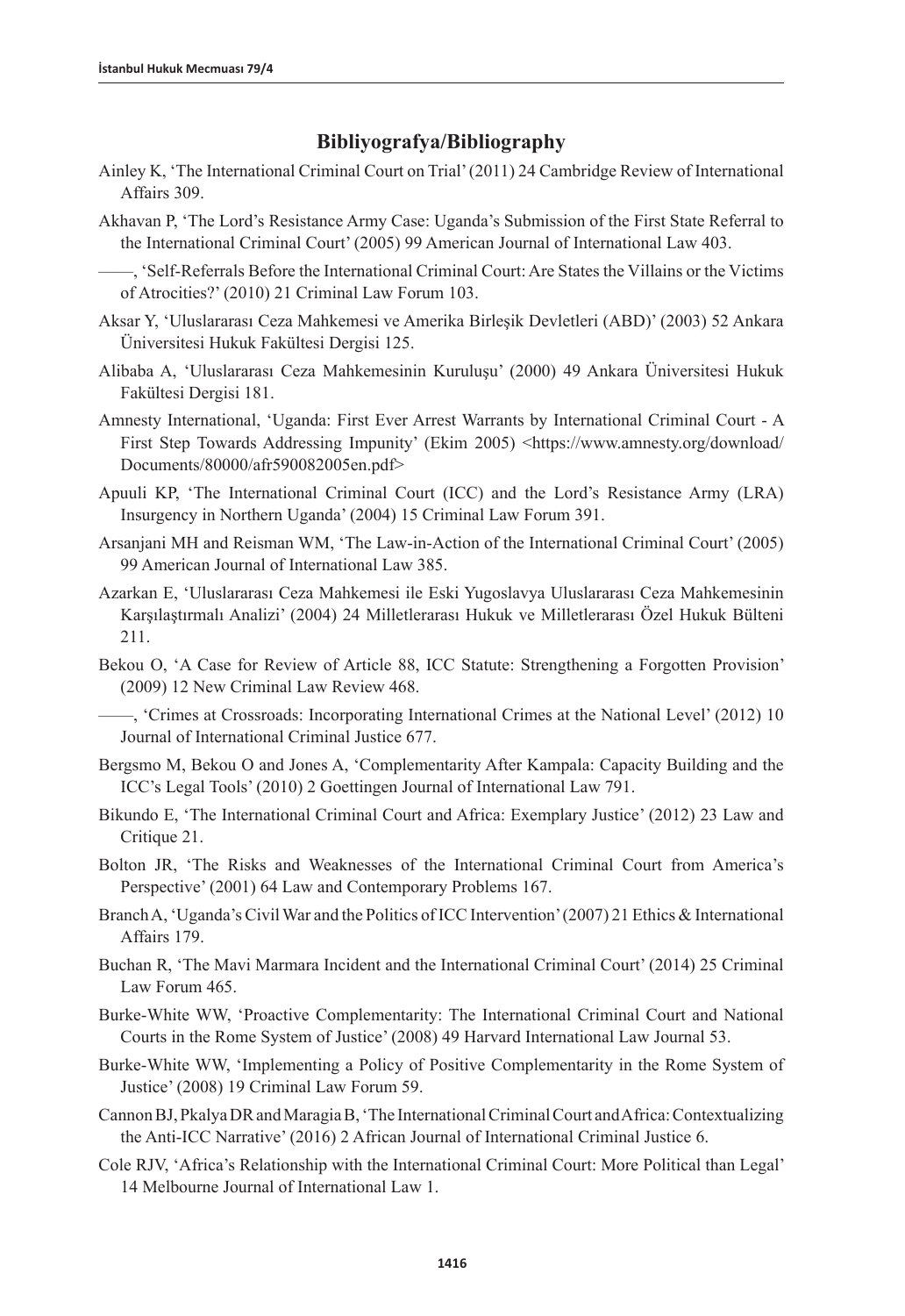- Dancy G and others, 'What Determines Perceptions of Bias toward the International Criminal Court? Evidence from Kenya' (2020) 64 Journal of Conflict Resolution 1443.
- Dancy G and Montal F, 'Unintended Positive Complementarity: Why International Criminal Court Investigations May Increase Domestic Human Rights Prosecutions' (2017) 111 American Journal of International Law 35.
- Danner AM, 'Enhancing the Legitimacy and Accountability of Prosecutorial Discretion at the International Criminal Court' (2003) 97 American Journal of International Law 510.
- Davis C, 'Political Considerations in Prosecutorial Discretion at the International Criminal Court' (2015) 15 International Criminal Law Review 170.
- deGuzman MM, 'Choosing to Prosecute: Expressive Selection at the International Criminal Court' (2012) 33 Michigan Journal of International Law 265.
- Dugard J, 'Palestine and the International Criminal Court: Institutional Failure or Bias?' (2013) 11 Journal of International Criminal Justice 563.
- Eberechi I, '"Rounding Up the Usual Suspects": Exclusion, Selectivity, and Impunity in the Enforcement of International Criminal Justice and the African Union's Emerging Resistance' (2011) 4 African Journal of Legal Studies 51.
- El Zeidy MM, 'The Gravity Threshold under the Statute of the International Criminal Court' (2008) 19 Criminal Law Forum 35.
- Ezennia CN, 'The Modus Operandi of the International Criminal Court System: An Impartial or a Selective Justice Regime?' (2016) 16 International Criminal Law Review 448.
- France 24, 'Sudan's Bashir Blasts ICC's "New Face of Colonialism"' (27 May 2013) <https://www. france24.com/en/20130527-african-union-icc-justice-sudan-bashir-kenya-kenyatta>
- Freeland V, 'Rebranding the State: Uganda's Strategic Use of the International Criminal Court: Rebranding the State: Uganda and the ICC' (2015) 46 Development and Change 293.
- Gaeta P, 'Is the Practice of "Self-Referrals" a Sound Start for the ICC?' (2004) 2 Journal of International Criminal Justice 949.
- Gissel LE, 'A Different Kind of Court: Africa's Support for the International Criminal Court, 1993– 2003' (2018) 29 European Journal of International Law 725.
- Helfer LR and Showalter AE, 'Opposing International Justice: Kenya's Integrated Backlash Strategy against the ICC' (2017) 17 International Criminal Law Review 1.
- Heller KJ, 'Article 18 and the Iraq Declination' (Aralık 2020) <http://opiniojuris.org/2020/12/12/ article-18-and-the-iraq-declination/>
- ——, 'The Nine Words That (Wrongly) Doomed the Iraq Investigation' (Aralık 2020) <http:// opiniojuris.org/2020/12/10/the-nine-words-that-wrongly-doomed-the-iraq-investigation/>
- Human Rights Watch, 'ICC: Investigate All Sides in Uganda' (ubat 2004) <https://www.hrw.org/ news/2004/02/04/icc-investigate-all-sides-uganda>
	- ——, 'ICC: New Prosecutor Takes Reins' (13 June 2012) <https://www.hrw.org/news/2012/06/13/ icc-new-prosecutor-takes-reins>
- Keller LM, 'The Practice of the International Criminal Court: Comments on the Complementarity Conundrum' (2010) 8 Santa Clara Journal of International Law 199.
- Kılıç AS, 'Uluslararası Ceza Mahkemesi ve Devletlerin Egemenliği Üzerine Ulusal Egemenlik Odaklı Bir İnceleme' (2009) 58 Ankara Üniversitesi Hukuk Fakültesi Dergisi 615.
- Labuda PI, 'The International Criminal Court and Perceptions of Sovereignty, Colonialism and Pan-African Solidarity' (2014) 20 African Yearbook of International Law Online 289.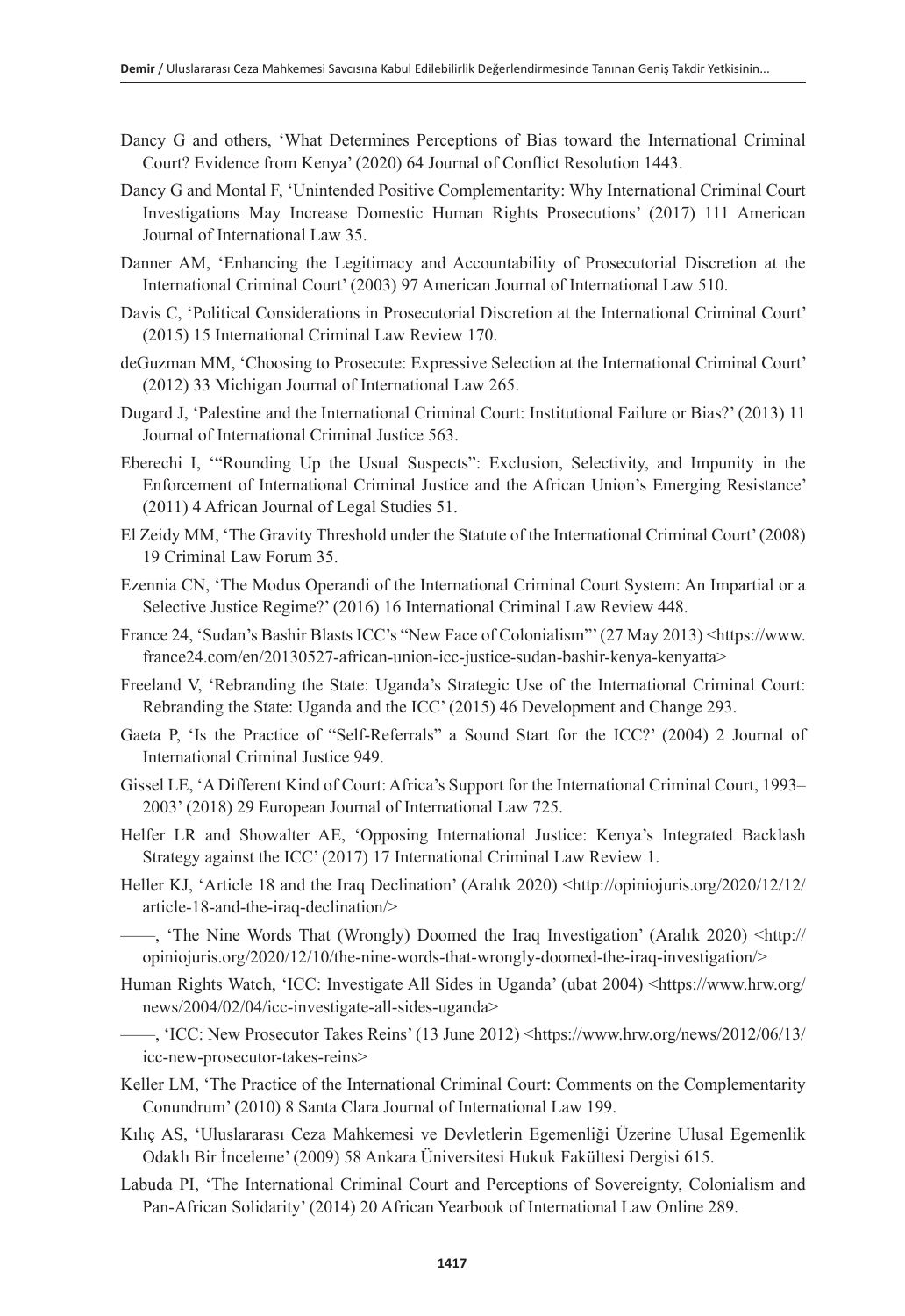- Lugano G, 'Counter-Shaming the International Criminal Court's Intervention as Neocolonial: Lessons from Kenya' (2017) 11 International Journal of Transitional Justice 9.
- Moreno-Ocampo L, 'Keynote Address: Integrating the Work of the ICC into Local Justice Initiatives' (2006) 21 American University International Law Review 497.
- Nation, 'Kagame Tells Why He Is Against ICC Charging Bashir' (Kigali, Ağustos 2008) <https:// nation.africa/kenya/news/africa/kagame-tells-why-he-is-against-icc-charging-bashir--552248>
- Nouwen SMH and Werner WG, 'Doing Justice to the Political: The International Criminal Court in Uganda and Sudan' (2010) 21 European Journal of International Law 941.
- O'Brien M, 'Prosecutorial Discretion as an Obstacle to Prosecution of United Nations Peacekeepers by the International Criminal Court: The Big Fish/Small Fish Debate and the Gravity Threshold' (2012) 10 Journal of International Criminal Justice 525.
- Otim M and Wierda M, 'Justice at Juba: International Obligations and Local Demands in Northern Uganda' in Nicholas Waddell and Phil Clark (eds), *Courting Conflict? Justice, Peace and the ICC in Africa* (Royal African Society 2008).
- Roach SC, 'Legitimising Negotiated Justice: The International Criminal Court and Flexible Governance' (2013) 17 The International Journal of Human Rights 619.
- Robinson D, 'The Controversy over Territorial State Referrals and Reflections on ICL Discourse' (2011) 9 Journal of International Criminal Justice 355.
- Sã S and Cleary KA, 'The Gravity Threshold of the International Criminal Court' (2008) 23 American Journal of International Law 807.
- Sagan A, 'African Criminals/African Victims: The Institutionalised Production of Cultural Narratives in International Criminal Law' (2010) 39 Millennium: Journal of International Studies 3.
- Salter M, *Nazi War Crimes, US Intelligence and Selective Prosecution at Nuremberg: Controversies Regarding the Role of the Office of Strategic Services* (1st edn, Routledge-Cavendish 2007).
- Schabas WA, 'Prosecutorial Discretion v. Judicial Activism at the International Criminal Court' (2008) 6 Journal of International Criminal Justice 731.
- Schabas WA, 'Victor's Justice: Selecting "Situations" at the International Criminal Court' (2010) 43 The John Marshall Law Review 535.
- Schueller A, 'The ICC, British War Crimes in Iraq and a Very British Tradition' (Aralık 2020) <http://opiniojuris.org/2020/12/11/the-icc-british-war-crimes-in-iraq-and-a-very-britishtradition/>
- Smeulers A, Weerdesteijn M and Hola B, 'The Selection of Situations by the ICC: An Empirically Based Evaluation of the OTP's Performance' (2015) 15 International Criminal Law Review 1.
- Sriram CL and Brown S, 'Kenya in the Shadow of the ICC: Complementarity, Gravity and Impact' (2012) 12 International Criminal Law Review 219.
- Stahn C, 'Complementarity: A Tale of Two Notions' (2008) 19 Criminal Law Forum 87.
- Stegmiller I, 'The Gravity Threshold under the ICC Statute: Gravity Back and Forth in Lubanga and Ntaganda' (2009) 9 International Criminal Law Review 547.
- Takemura H, 'Big Fish and Small Fish Debate–An Examination of the Prosecutorial Discretion' (2007) 7 International Criminal Law Review 677.
- Tiemessen A, 'The International Criminal Court and the Politics of Prosecutions' (2014) 18 The International Journal of Human Rights 444.